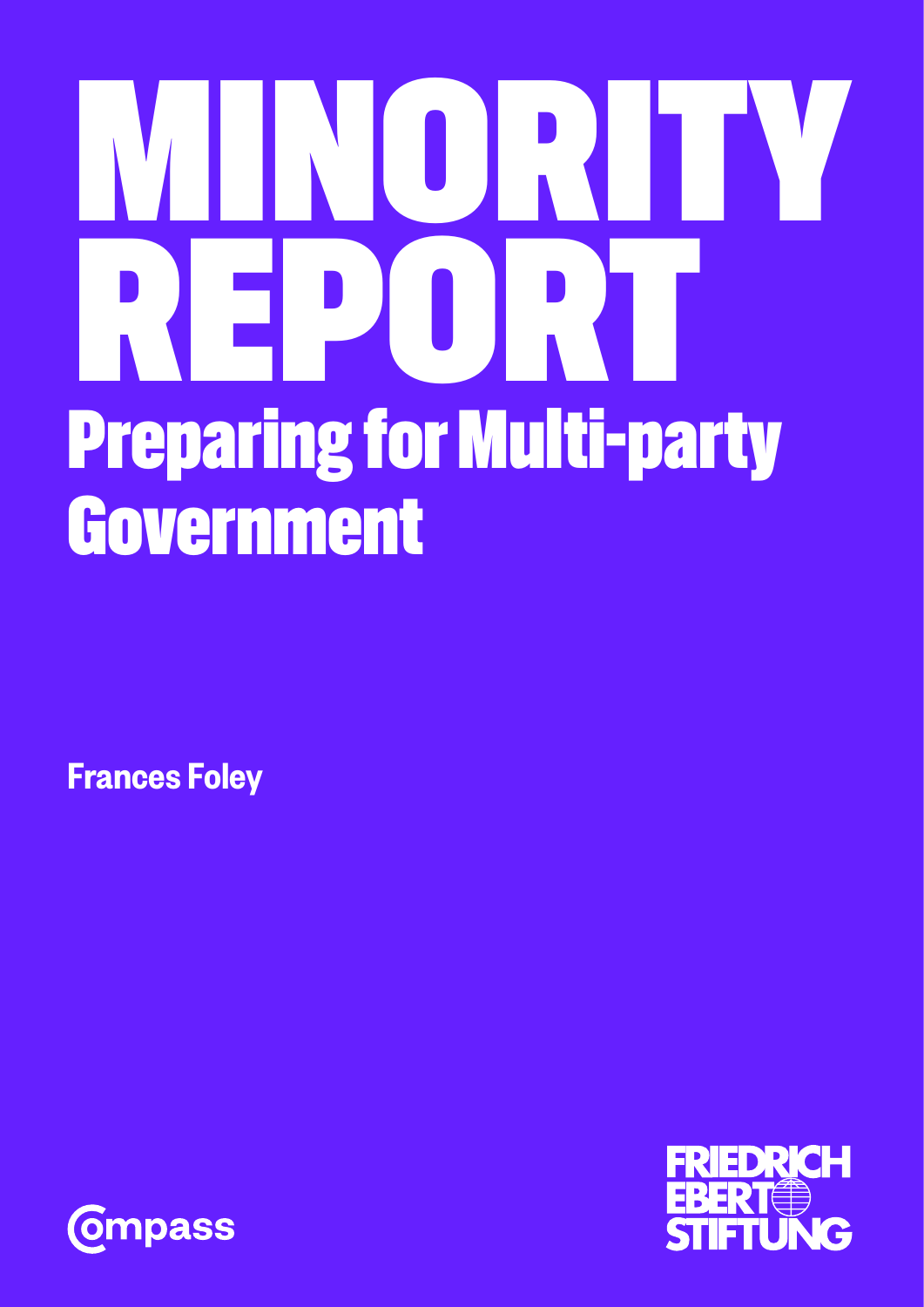Published February 2022 by Compass and Friedrich-Ebert-Stiftung

By Frances Foley

#### **About the author:**

Frances Foley is Deputy Director of Compass.

#### **Acknowledgements:**

Compass and the Friedrich-Ebert-Stiftung would like to thank those who kindly contributed work to this publication. This publication would not have been possible without them.



© Compass

All rights reserved. Except for the quotation of short passages for the purpose of criticism or review, no part of this publication may be reproduced, stored in a retrievable system, or transmitted, in any form or by any means, electronic, mechanical, photocopying, recording or otherwise, without the prior permission of Compass.

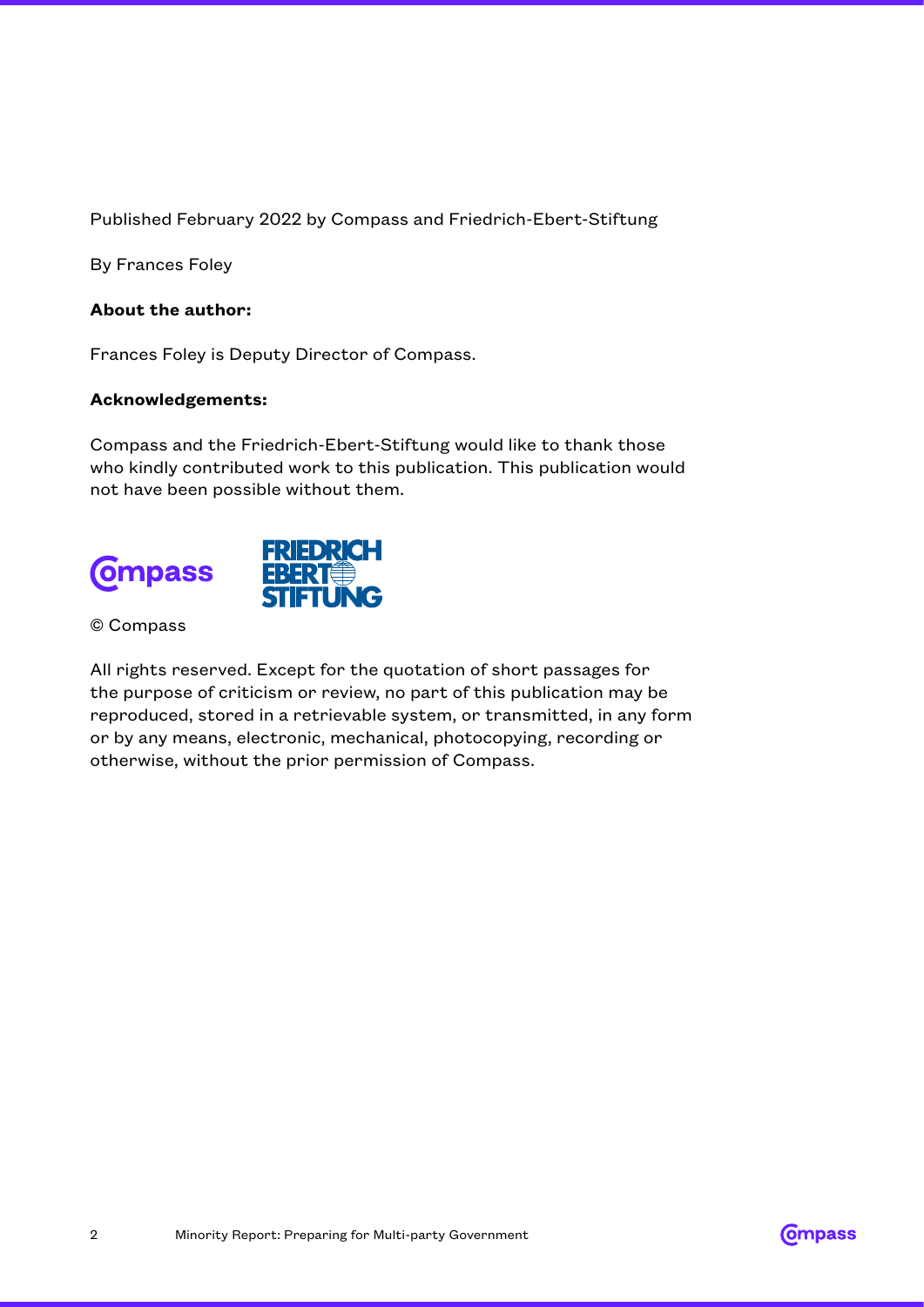## **Please get in touch, join, support and work with us.**

Write to us at Freepost Compass Email us at [info@compassonline.org.uk](mailto:info%40compassonline.org.uk?subject=) You can follow us on Twitter [@CompassOffice](https://twitter.com/CompassOffice?ref_src=twsrc%5Egoogle%7Ctwcamp%5Eserp%7Ctwgr%5Eauthor)

To find out more about Compass, please visit our website: [www.compassonline.org.uk/join](http://www.compassonline.org.uk/join)

#### **About Compass and this project**

Compass is a platform for a good society, a world that is much more equal, sustainable and democratic. We build networks of ideas, parties and organisations to help make systemic change happen. Our strategic focus is to understand, build, support and accelerate new forms of democratic practice and collaborative action that are taking place in civil society and the economy, and to link those with state reforms and policy. The meeting point of emerging horizontal participation and vertical resources and policy we call  $45^{\circ}$  Change. Our practical focus is a Progressive Alliance, the coalition of values, policies, parties, activists and voters which can form a new government to break the log jam of old politics and usher in a new politics for a new society.

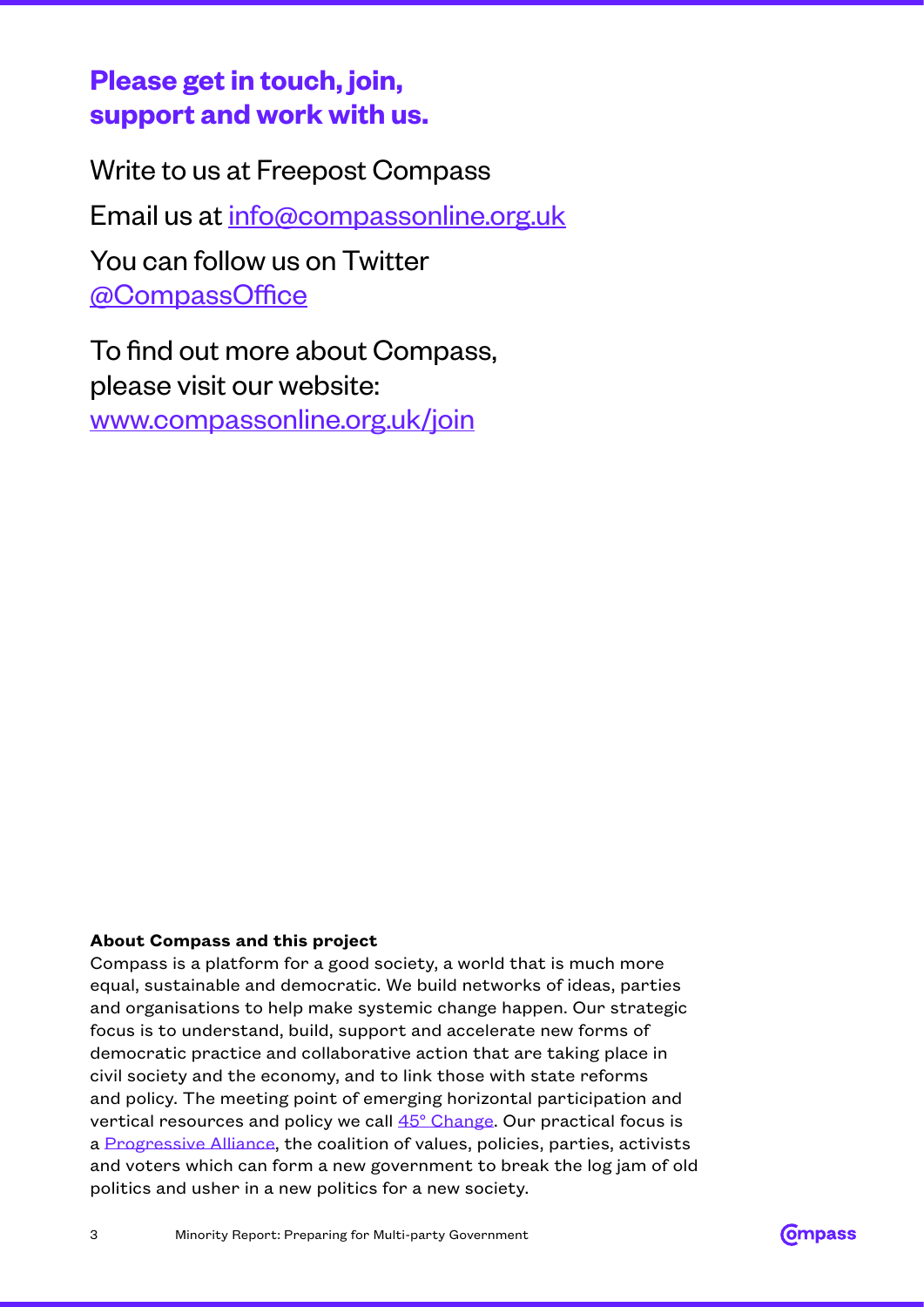## **Foreword**

#### **Michèle Auga**

'Nonsens statt Konsens!' (nonsense instead of consensus) was a prominent slogan from the political activist and student movement of the 1968 generation in Germany. It brilliantly expressed young people's fatigue with the political system and the grand coalition at the time. It culminated in Willy Brandt's very successful 1969 election campaign message to 'dare more democracy'.

Consensus is still at the heart of the German political system. In stark contrast there is no need for consensus in the cabinet of Her Majesty's Government because the winner takes it all, and all members of the cabinet belong to the same political party. A comparative analysis with Germany might look like a case of comparing apples and oranges, but only at first sight. In both cases the political system coerces the parties into negotiating policies. The difference is only one of timing and which level of the system the act of building a consensus takes place. In the United Kingdom both of the two major parties, the Conservative Party and the Labour Party, have much broader bases that they need to integrate into the process of manifesto writing. In contrast, theirGerman counterparts do not have to worry about disruptive family members, as those have found their home in other parties. Why bother with them? We'll see them either at the negotiating table or, if things go badly, after the election, sitting next to each other on the opposition benches.

Choosing an appropriate electoral system is vital for the governance of a country. The aim of the UK system is to manufacture a majority in order for Parliament to be ruled by a single party. It therefore promotes effective governance. One of the strengths of this kind of majoritarian government is perhaps that it is quick at passing legislation. On the other hand, larger parties gain a disproportionate number of seats, leaving the smaller parties on the margins, where their votes are not taken into account

This paper does not only discuss the strengths and limitations of the majoritarian system, it tries to set out the options for different versions of cross-party working and government – and the advantages these might have for the progressive movement in the UK. Moreover, it offers guidelines on how to gain power without having to change the electoral system.

At the FES we are always interested in enabling the exchange of ideas on best practice between Germany and the UK. This publication is another contribution in the ongoing discussion of how to make democracy fit for the challenges of our time. The ideas offered in this publication are not only helpful in understanding both the German and the British cases; they can be seen as a call for progressives to look at

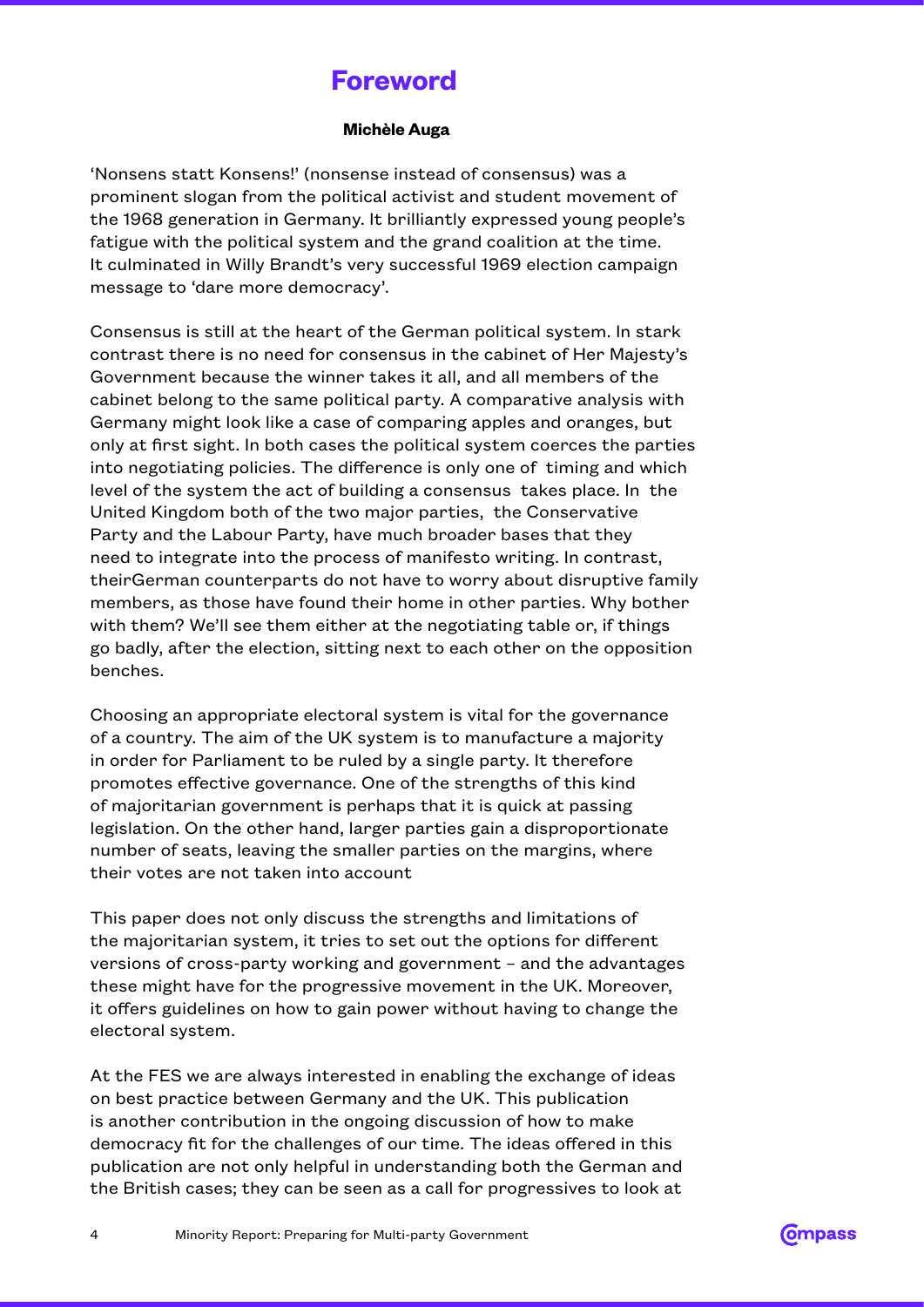the tectonic shifts that have started to change their political world. These changes cannot be stopped in the foreseeable future. They need to be managed. Democracy is not static. It needs to be constantly (re)shaped to become fit for the challenges of our time. The many interesting and useful suggestions that you will find in this publication might be a good starting point for a very timely and lively debate. Is it time we dared more democracy?

**Michèle Auga Director Friedrich-Ebert-Stiftung, London**

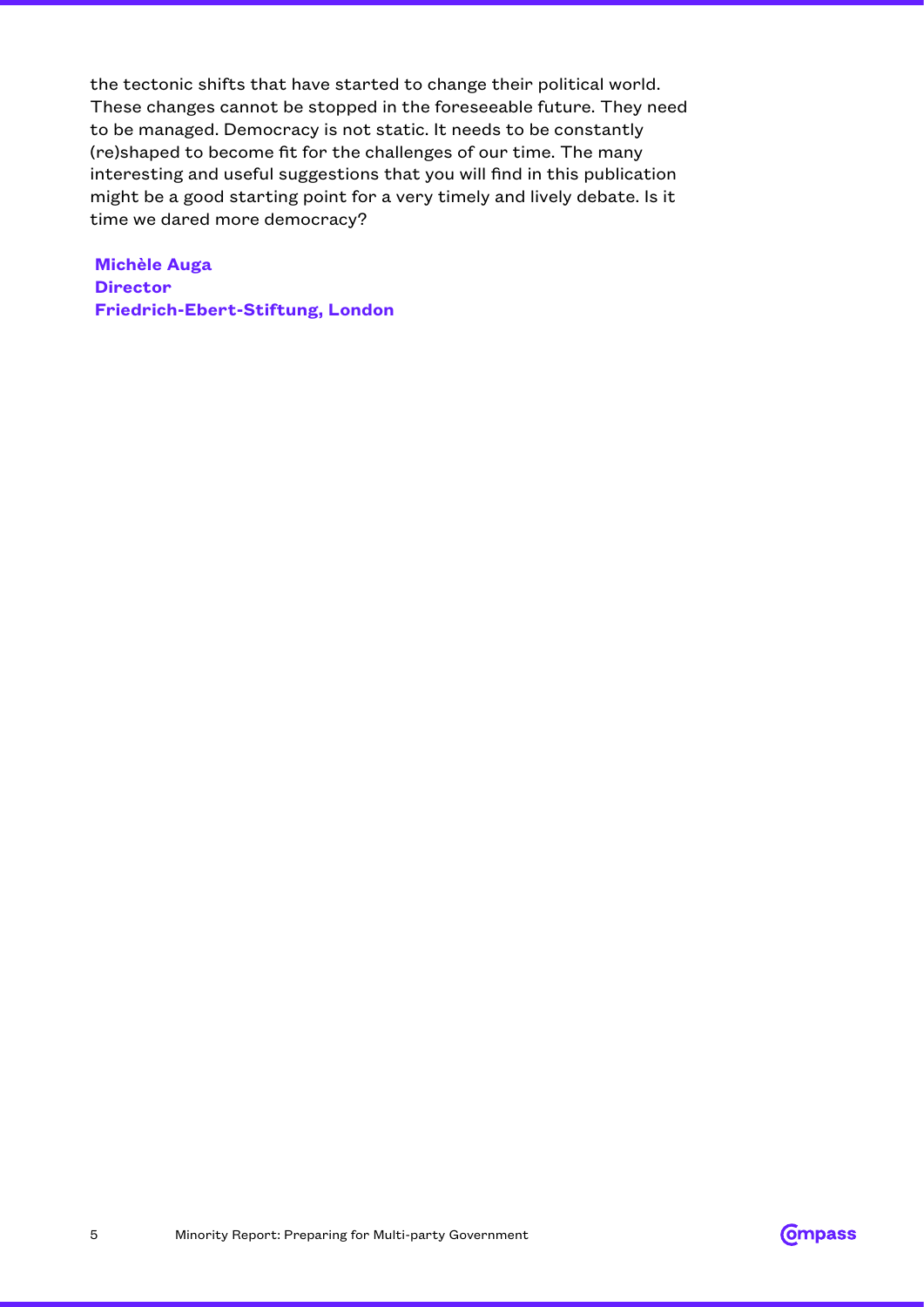## **Contents**

## [Introduction](#page-6-0) 7

## [History and practice](#page-8-0) 9

[Coalition](#page-9-0) 10 [Pure minority government](#page-10-0) 11 [Confidence and supply agreement](#page-10-0) 11

## [Preparing for negotiations](#page-11-0) 12

[The approach to negotiations 13](#page-12-0) [The mechanics of government](#page-14-0) 15 [Policy alignment and compromise](#page-14-0) 15

## [Forming a government 16](#page-15-0)

[There are no rules](#page-15-0) 16 [There will be pressure to reach an agreement quickly 16](#page-15-0) [The prime minister can resign as soon as it is clear they will not command the confidence](#page-16-0)  [of the House 17](#page-16-0) The largest party in the Commons will not necessarily form the next government  $17$ [Final agreements can take many forms](#page-17-0) 18

## [The mechanics of government 18](#page-17-0)

[Decision making 19](#page-18-0) [The civil service 20](#page-19-0) [Government communications 20](#page-19-0) [Everything else](#page-20-0) 21

## [Multi-party governance: the view from Germany](#page-21-0) 22

[Other parties have power](#page-21-0) 22 [Internal alliance building](#page-22-0) 23 [Pluralism in practice](#page-23-0) 24

[Conclusion: lessons in effective multi-party governance](#page-24-0) 25

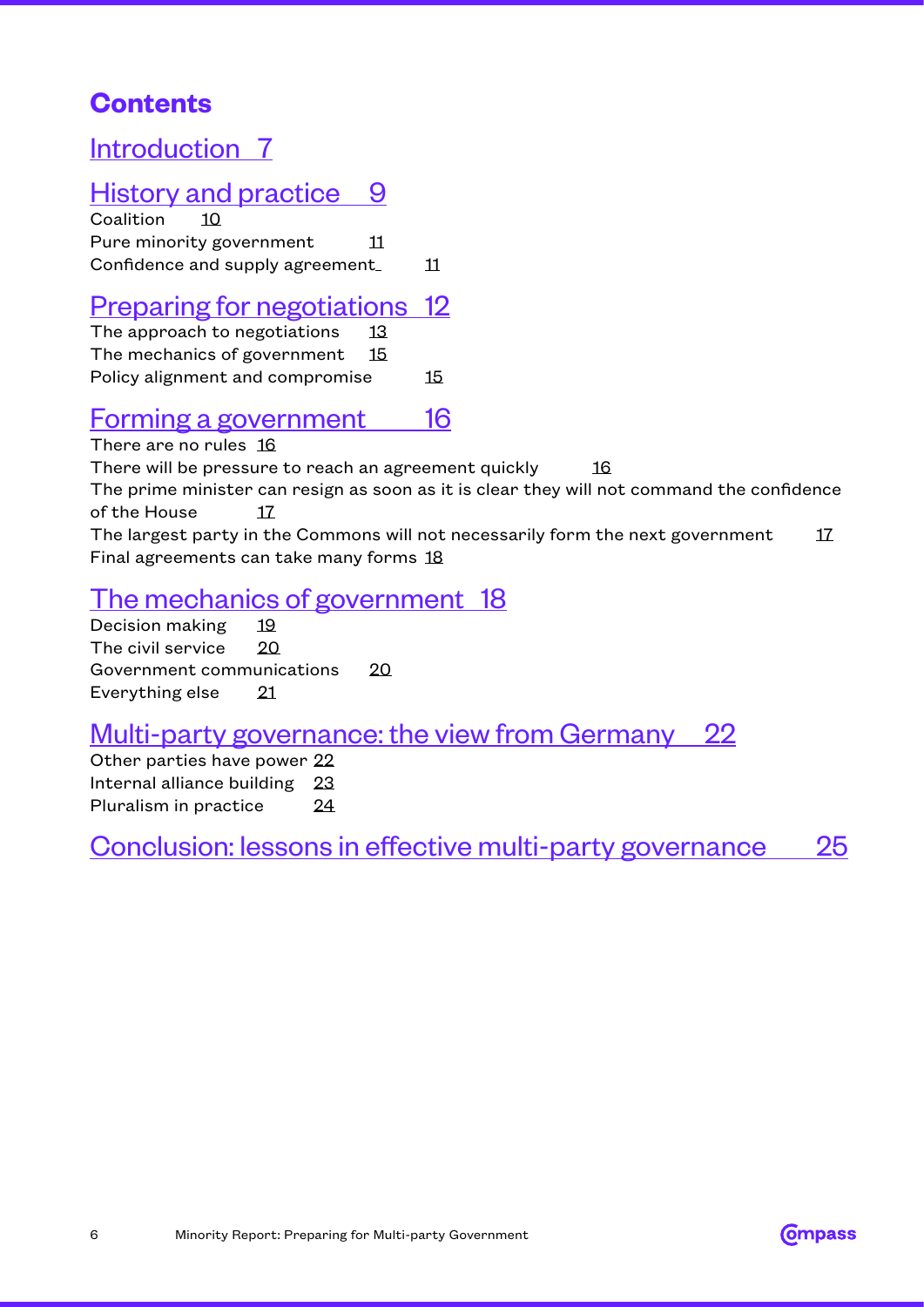## <span id="page-6-0"></span>**Introduction**

The UK party, Westminster and Whitehall system is based on an adversarial model in which two main parties compete for a monopoly of power over the state. From mass parties to the first-past-the-post election system, the adversarial nature of the House of Commons debating chamber to the formal role of Her Majesty's Opposition, the UK's political culture and administration are structured to ensure single party rule in a two-party system.

But such a system increasingly bears less and less resemblance to reality. The 2010 election saw the creation of a full-blown two-party coalition and the domination of Scottish politics by the SNP has changed the structure and nature of our party and political system. Growing support for the Greens, following support for UKIP and then the Brexit Party, speaks to a multi-party reality. The 2015 election saw a narrow Conservative win, followed by a minority government in 2017.

Of course, the 2019 General Election resulted in a big Tory Party victory, but that was in the unique circumstances of a 'get Brexit done' election in which support coalesced around a single issue. If anything, 2019 speaks to the increasing volatility of the electoral system as it splits and polarises around issues of geography and identity. The nuance of the political reality hits up against a binary and adversarial system and culture in ways that slowly erode confidence in our democracy.

Recently we have seen the creation of a cooperation agreement in Scotland between the SNP and the Scottish Greens and in Wales a partnership between Labour and Plaid Cymru. And across the country the number of cross-party coalitions in local government grows apace.

Of course, the Conservative Party is the big winner from the current system. Its vote distribution is incredibly efficient, meaning it requires fewer votes per MP elected than other parties. And given they have in effect fully incorporated UKIP/the Brexit Party and so alienated the DUP, they are in, the words of leading psephologist John Curtice, 'uncoalitionable'.1

Meanwhile, on the centre and centre-left, the distribution of seats and votes between Labour, the Lib Dems, the Greens, Plaid Cymru and the SNP means that any hold on state power is likely to be shared, not monopolised. For Labour to win outright requires a swing bigger than 1945 or 1997, when it has only recently seen uplift in the polls after trailing, or being at best neck-and-neck, with the government for almost two years. Of course, support for the Tories could collapse further, but it's unlikely – given the Red Wall and the SNP hold on Scotland – to do so in a way that gives Labour a working majority.

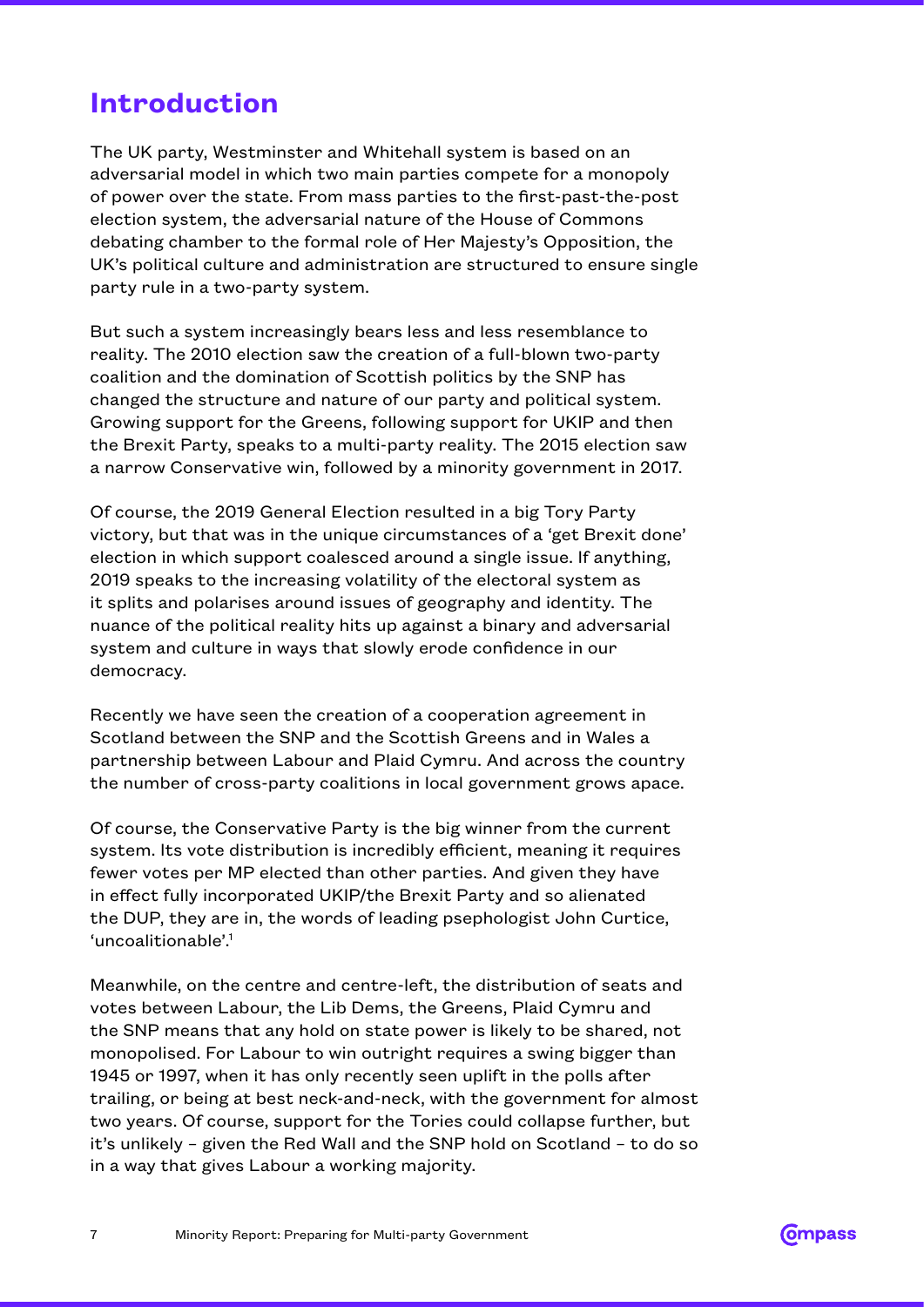If there is to be a change of government then it is almost certainly going to be a Labour-led administration. The issue is how Labour is to lead. There are in effect two choices.

The first is to go it alone – offer the House a manifesto and dare non-Tory opposition parties to vote it down. This take it-or-leave-it approach will appeal to Labour tribalists and will feel like a 'win-win'. Either Labour gets its policies through or a mixture of the Lib Dems, SNP, Plaid Cymru and Greens vote them down and 'prove' they are in fact 'closet Tories'. Labour would then call a fresh election with a rallying cry of 'it really is just us or them'.

Whether such a strategy works electorally is a matter for debate – but it is doubtful. On the level of dealing with the big-issue complexities of the  $21^{st}$  century, Compass has long argued for the intrinsic case that we need a politics that is red, green and liberal. Complexity can only be met by complexity in a plural future that is negotiated, not imposed. In particular systemic issues such as climate change demand a national consensus for the scale of transition our society and economy require.

But even at a raw electoral level the case for a negotiated and consensual cross-party government makes sense for two reasons. Firstly, if parties intend to campaign tactically and the electorate is to be encouraged to vote tactically, Labour must send warm signals of cooperation and respect to the other centre and centre-left parties. Labour can claim until it is red in the face that 'only a vote for Labour gets a Labour government', but that is neither true nor enforceable. In 80 seats the Lib Dems are second to the Tories, a Labour vote in those seats just helps ensure a Tory win.<sup>2</sup> Few believe Labour will win outright; pretending otherwise just makes Labour look more out of touch and could seal its fate. Accepting a multi-party future and making a virtue of it is a prerequisite for Labour getting back into office in a sustained and transformative way.

Secondly, the big claim levelled to good effect in 2015 is that voting progressive invites a 'coalition of chaos'. This issue, because of the polling numbers and the psephological mountain Labour has to climb, cannot be ducked. If no one believes Labour can win alone then it becomes obvious that a Labour premiership is only viable through working constructively with others – or the chaos charge will stick, because it will be right. Whatever you think of the 2010–15 coalition and its political outcomes, it wasn't chaotic. Neither is the agreement in Scotland between the SNP and the Greens. Neither was the coalition between Labour and the Lib Dems before it in Scotland and more recently in Wales. Labour could be making a virtue of its own positive experience of cross-party working, rather than denying it and opening itself up to the chaos charge.

For this accusation will be made whatever Labour says about working

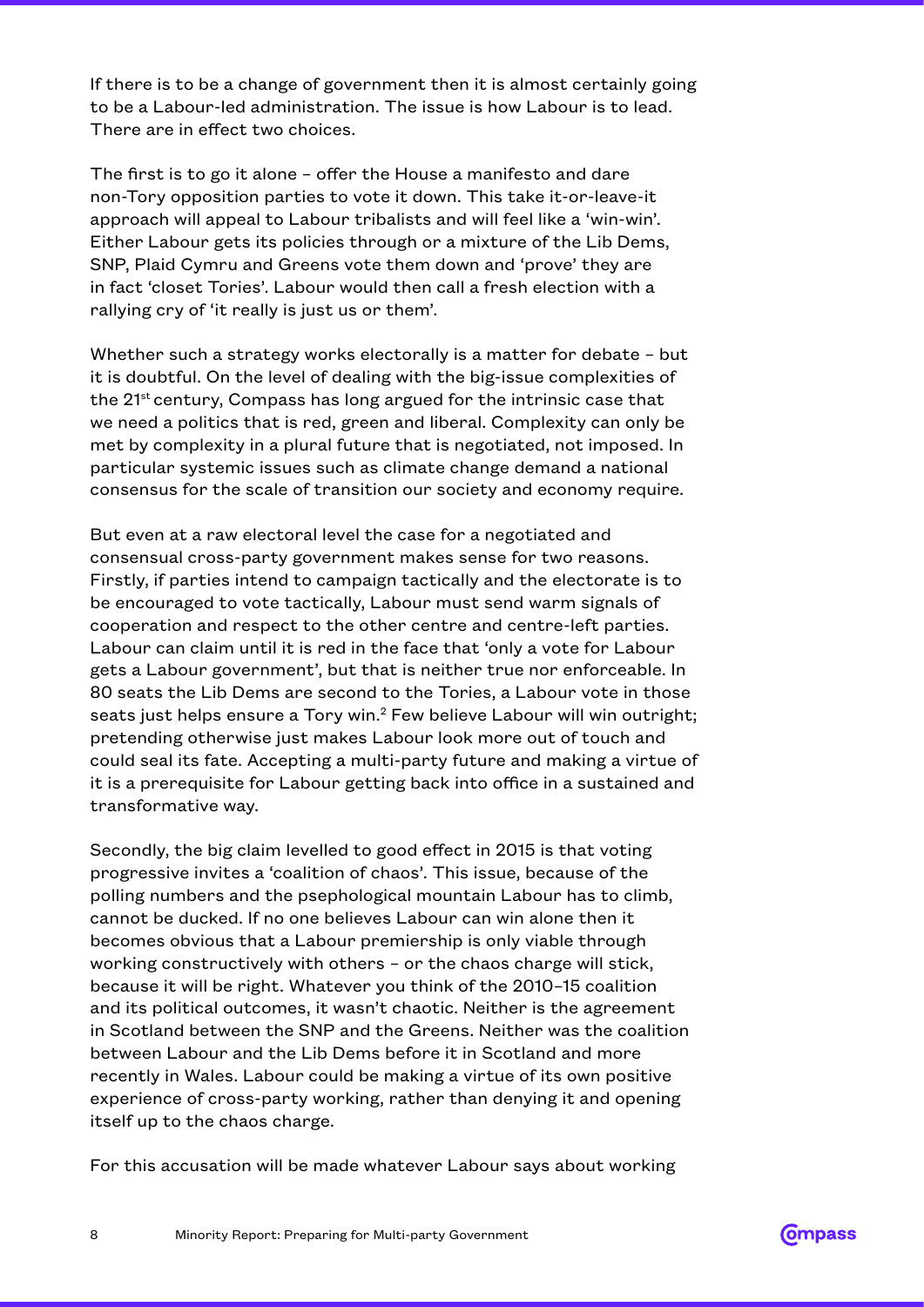<span id="page-8-0"></span>or not working with other parties, because the numbers don't lie: a coalition of some kind is the only way of getting a non-Tory government. It will be a charge that sticks, because that coalition will indeed be chaotic if it's not thought through and planned in advance.

This publication sets out the options for different versions of minority government, to anticipate and prepare for what might happen. Some are more likely than others but all need to be considered, as none are achievable or workable unless they are planned and negotiated. The public should also, where possible, be introduced to this new way of working, presented as a new and exciting way of doing politics that is more reflective of the public's mood.

It is critical that cross-party working becomes normalised and the structures and culture of our political system eventually transformed from adversarialism to pluralism – from single-party to multi-party rule. But to do that progressives have to win under the current system. And to do that they have to understand the cross-party working options and embrace pluralism now.

In 2010 Labour famously made no preparation for working with others; both the Lib Dems and Tories had. The numbers may have been difficult, but that is not the point. Next time progressive parties, and Labour in particular, need to be ready: they cannot say they haven't been warned.

This report sets out the history and practice of forming nonmajoritarian governments, how to prepare for multi-party government, administration formation and the mechanics of government. It then looks at the German model, which has recently operated quickly to construct a red, green and yellow coalition that looks much like a progressive alliance. The reports ends with some conclusions about lessons learned and next steps.

## **History and practice**

After any UK general election, the sovereign invites the person 'who appears most likely to be able to command the confidence of the House' [of Commons] to serve as prime minister and form a government.<sup>3</sup>

In the past this process was usually straightforward, because the UK Parliament's first-past-the-post electoral system tends to return a majority of seats for one political party, making it obvious who the next prime minister will be and what type of government they will form.

It is far less straightforward after elections that return no overall control for one party in the House of Commons – a 'hung Parliament'. This has already happened twice this century: in 2010, leading to

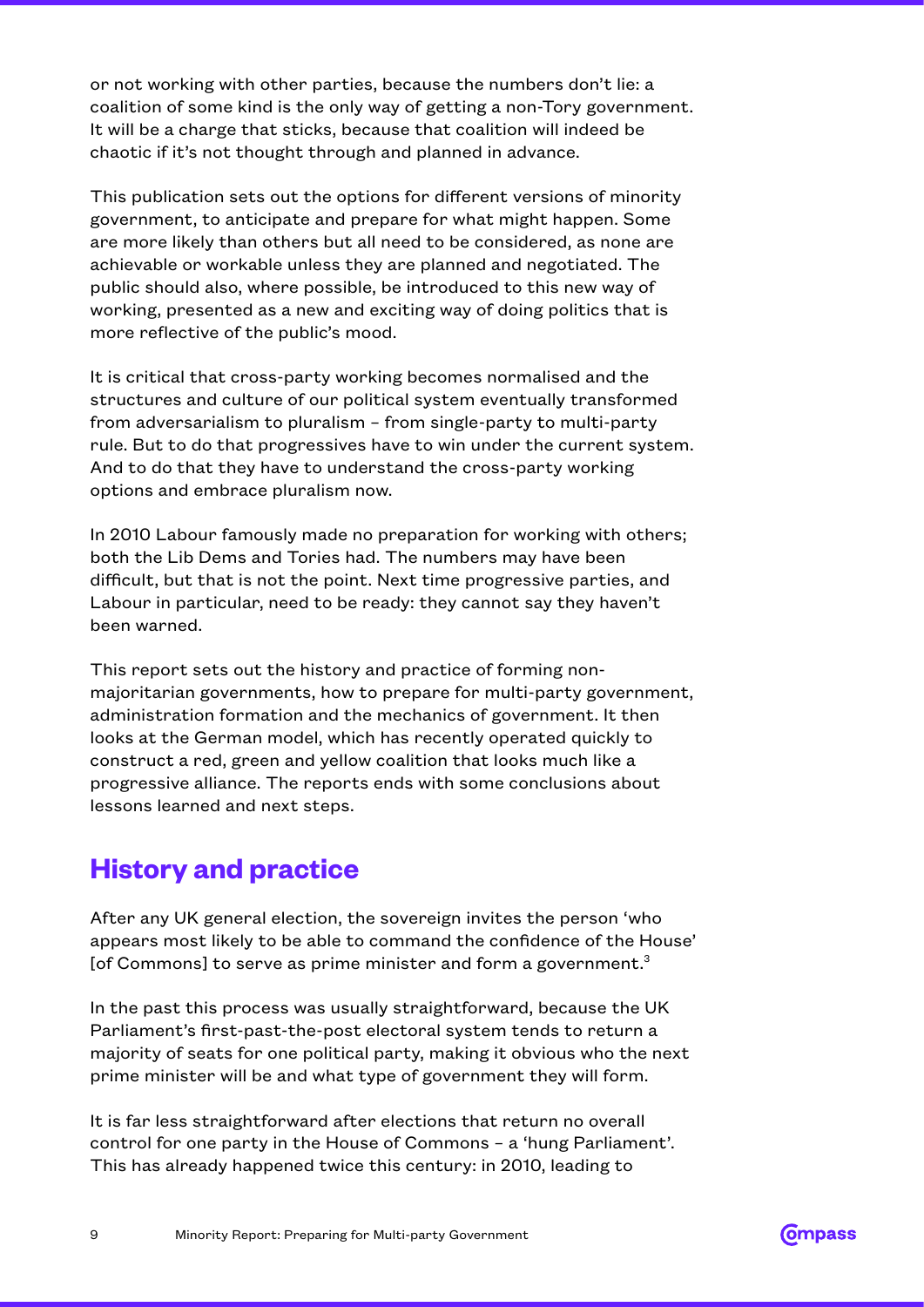<span id="page-9-0"></span>the Conservative–Liberal Democrat coalition, and in 2017, leading to the Conservative–Democratic Unionist Party (DUP) confidence-andsupply (C&S) agreement. It is also more common in the UK's devolved legislatures, which elect members using different electoral systems.

The history of hung parliaments in the UK has left us with certain precedents and conventions that help to inform the process of government formation after elections. But it is important to remember that these are loose conventions. Beyond the principle that the prime minister should be the person most likely to command the confidence of the House, there are few certainties about how that prime minister should be chosen or the type of government they should form.

As a result, there are many options for how minority or multi-party governments can be formed, their composition and their leadership. These can broadly be condensed into three categories.



Figure 1. Types of multi-party government

#### **Coalition**

Coalitions are governments formed of at least two political parties. They tend to share an agreed policy agenda and divide cabinet and ministerial posts between representatives of the governing parties.

Outside of wars and major crises formal coalitions are rare in UK government, with the 2010–15 Conservative–Liberal Democrat coalition being the only example since 1945. They tend to be more robust than other forms of minority or multi-party government, with a better chance of surviving the parliamentary term. This is because they are formed through a comprehensive agreement which covers both the government's policy programme and the mechanics through which the coalition will operate, make decisions and settle disputes. The most recent example is the 2010–15 coalition agreement.4 There is also the unifying effect of collective cabinet responsibility, the principle that all government ministers 'are bound by' and should not publicly contradict the collective decisions of cabinet.<sup>5</sup>

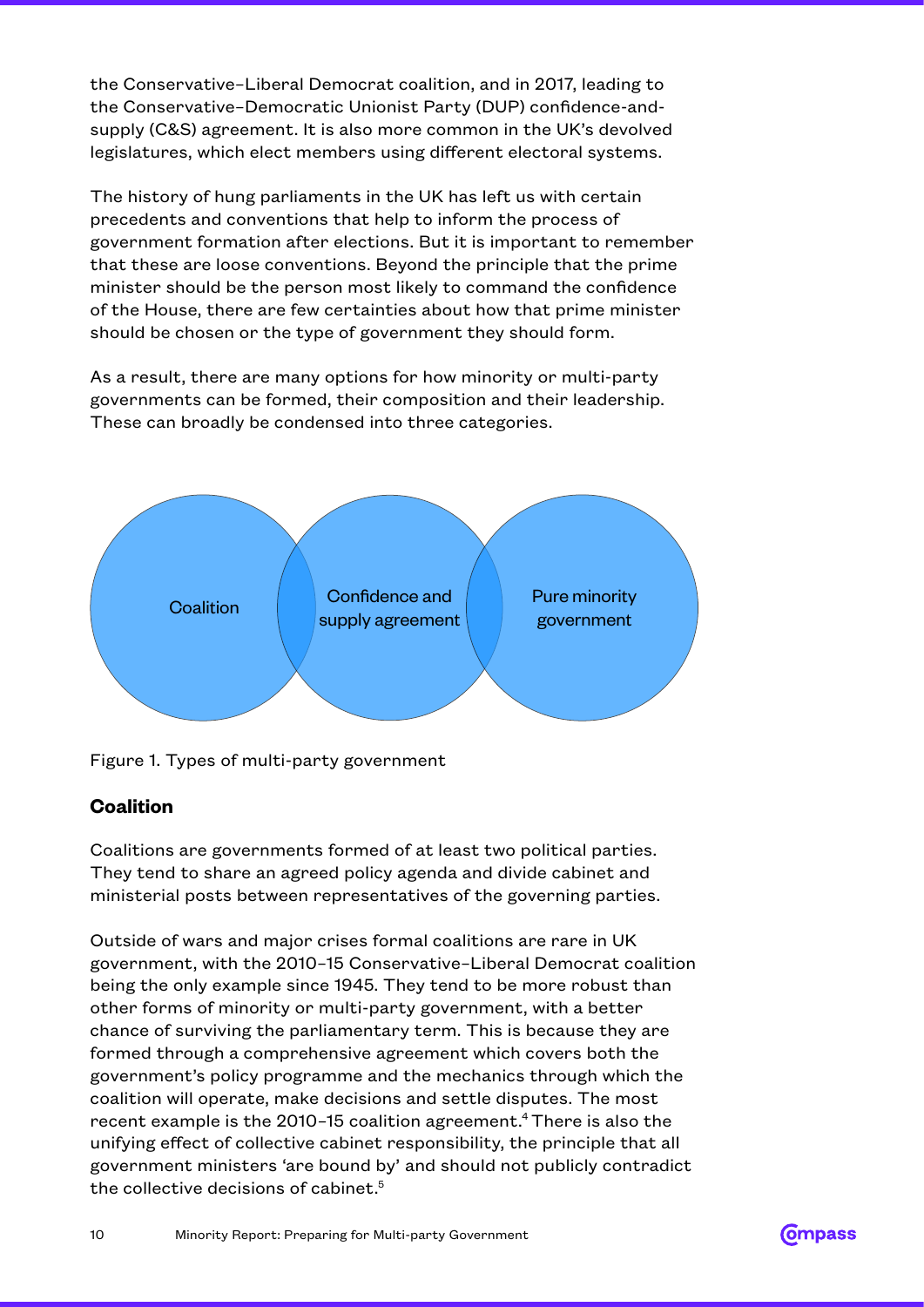<span id="page-10-0"></span>On the other hand, coalitions can lack the flexibility required to adapt priorities later in a Parliament's lifespan, as the government finds it difficult to deviate from the formal agreement made when the coalition formed. Smaller governing parties also find it difficult to maintain their individual political identity within the context of a governing coalition and – as illustrated by the political consequences of the 2010–15 coalition for the Liberal Democrats – can risk serious political defeat.

#### **Pure minority government**

The opposite extreme to coalition is a one-party minority government. This occurs when a government is formed by a minority party in the House of Commons with no formal agreements with other political parties. Instead, the government seeks to ensure confidence in the House on an issue-by-issue, vote-by-vote basis. Harold Wilson led a minority Labour government in the UK from February 1974 until October the same year, when another election returned a small Labour majority. John Major lost his parliamentary majority in December 1996 after a series of by-election defeats and led a minority government until the May 1997 Labour election victory.

Minority governments without any formal agreements with other political parties are precarious and less secure than other forms of government. Having to negotiate a majority in the House on every issue increases the chance of failure on a confidence vote. However, it is easier for the governing party to maintain its political identity and avoid the unwanted consequences of compromise necessitated by coalition or other agreements. It could also be argued that minority government necessitates a more consensual, compromising form of politics. The UK's recent history suggests that minority governments of this kind should be thought of as a temporary solution, rather than a government likely to last the length of a Parliament.

#### **Confidence and supply agreement**

Seen by some as 'the best of both worlds', confidence-and-supply agreements sit between the extremes of coalition and pure minority government.6 They are agreements made between multiple parties to support a minority government on matters of confidence in the House in exchange for negotiated concessions from the government, usually in the form of policy changes, funding for particular causes or regions, or changes to the mechanics of government. The critical difference between coalitions and C&S agreements is that the latter stops short of formal multi-party government, as government posts are generally occupied by one party and they act without a comprehensive, shared policy agenda.

Facing a motion of no-confidence in the House and lacking a parliamentary majority, in March 1977 the Labour government formed

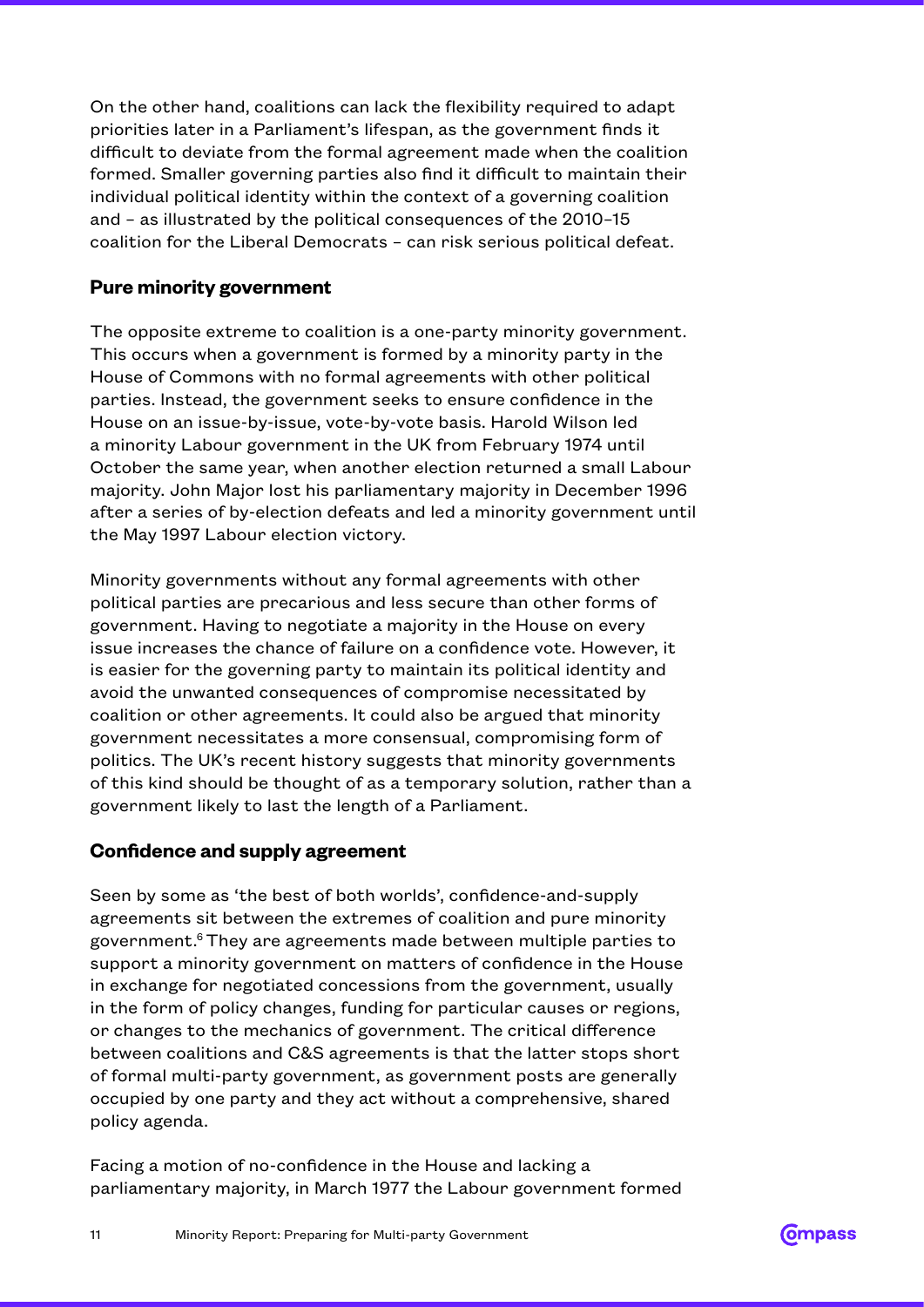<span id="page-11-0"></span>a C&S agreement with the Liberal Party, known as the Lib–Lab Pact. This took the form of a joint statement from the parties' respective leaders, James Callaghan and David Steel. The agreement pledged the support of the Liberals for the government on matters of confidence in exchange for fairly limited action by the government regarding direct elections to the European Assembly, devolution and housing. The agreement established a consultative committee through which co-operation would be managed, alongside regular meetings between Callaghan and Steel. It stated that the agreement should last until the end of the parliamentary session.<sup>7</sup> In actual fact the arrangement lasted until September 1978, after which Callaghan led a minority government until the 1979 general election.

Following the 2017 General Election in which the Conservatives lost their parliamentary majority, the prime minister Theresa May formed a C&S agreement with the DUP. The agreement pledged the support of the DUP for the minority Conservative government for the duration of the parliamentary session on all motions of confidence, including legislation related to the UK's exit from the European Union and pertaining to national security.<sup>8</sup> The agreement outlined a range of other areas of 'policy agreement' such as pensions, NATO spending, Northern Ireland's agricultural sector and the Good Friday Agreement.<sup>9</sup> The government also agreed to provide the Northern Ireland Executive with an additional £1 billion of financial support over five years, which was to go to infrastructure projects, health and education services, and more.<sup>10</sup> The C&S agreement ceased to work as intended when the DUP failed to support the Brexit withdrawal agreement negotiated by Theresa May's government, though it did pledge to support the government in future no-confidence votes.

C&S agreements are seen by some as the 'best of both worlds' because they offer the government a degree of security, free from the risk of defeat on every confidence issue, while avoiding some of the disadvantages of full coalitions. The governing party does not usually have to share ministerial jobs, they do not have to form a comprehensive, shared policy agenda with other parties, and they maintain flexibility on many issues. Smaller parties do not have to risk total alliance with bigger, governing parties (and the political consequences that can come with such arrangements), but they can assert influence over the government and secure significant concessions, while avoiding even less desirable governments. On the other hand, smaller parties can still struggle to communicate effectively under C&S agreements and often find themselves in a weaker negotiating position than their governing counterparts, as the Liberal Party found between 1977 and 1978.

## **Preparing for negotiations**

It is common for political leaders to rule out deals of various sorts with

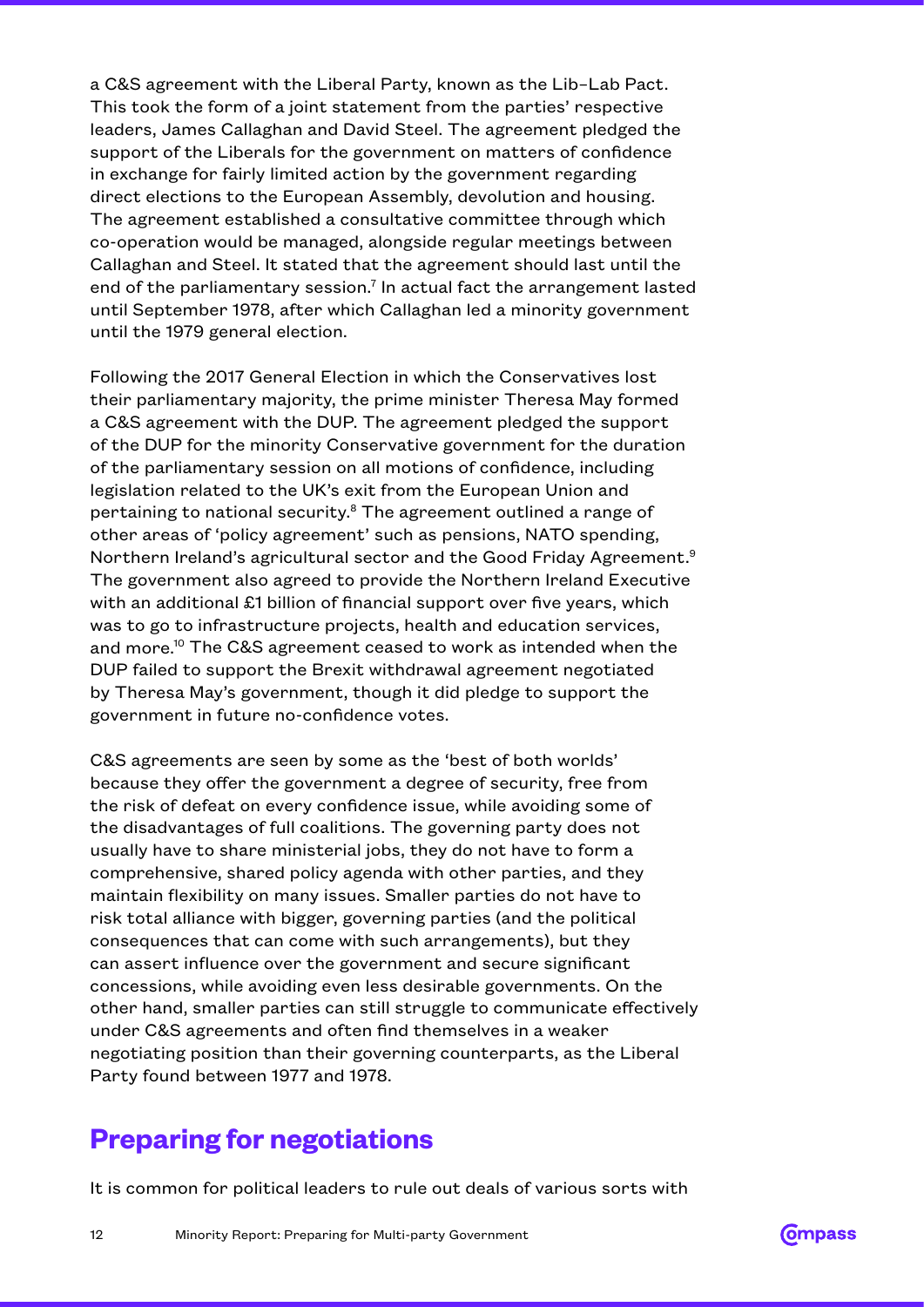<span id="page-12-0"></span>other political parties ahead of elections. It is nevertheless important for parties to prepare for every eventuality. By learning from the UK's history of minority and multi-party governments, and thinking through parties' position towards them, political leaders stand a better chance of forming and managing effective government during a hung parliament.

The first mistake to avoid is to focus solely on the policy implications of post-election negotiations at the expense of other considerations. Which policies are red lines? Which are expendable? Which policies do parties share in common and which will cause conflict? These questions are important, but so are two other areas of consideration: their approach to the negotiations themselves, and how they want a minority or multi-party government to operate. Political leaders should consider all three of these topics to prepare effectively for negotiations.

#### **The approach to negotiations**

There are no fixed rules about how post-election negotiations between political parties should be managed. It is a matter for the parties themselves, with the civil service able to offer logistical support and private, impartial, constitutional advice upon request. It is important for political leaders to consider how they will approach negotiations. They could start to do so by identifying the answer to the following five questions:

#### **1.** *Which is the party's preferred model of minority or multi-party government?*

This will depend on which parties are negotiating and how the parliamentary arithmetic stands following the election. But parties' preferences can be – at least partially – identified beforehand. Keir Starmer has already ruled out a coalition with the SNP, for example, but stopped short of ruling out other arrangements such as C&S agreements.<sup>11</sup> Others have posited that the Liberal Democrats might prefer to enter into a C&S agreement, rather than a full coalition, seeing it as a chance to maintain their own political identity, which they struggled to do between 2010 and 2015.

#### **2.** *Who will represent the party in negotiations?*

Political leaders should pick their negotiating teams early, well in advance of an election, to enable sufficient time to develop their negotiating strategy. In 2010 each party leader appointed four representative MPs to participate in the negotiations. Nick Clegg appointed his team months before the election, while the Conservatives did so during the election campaign.<sup>12</sup> After the 2017 election, Theresa May sent a team of officials – led by the then chief

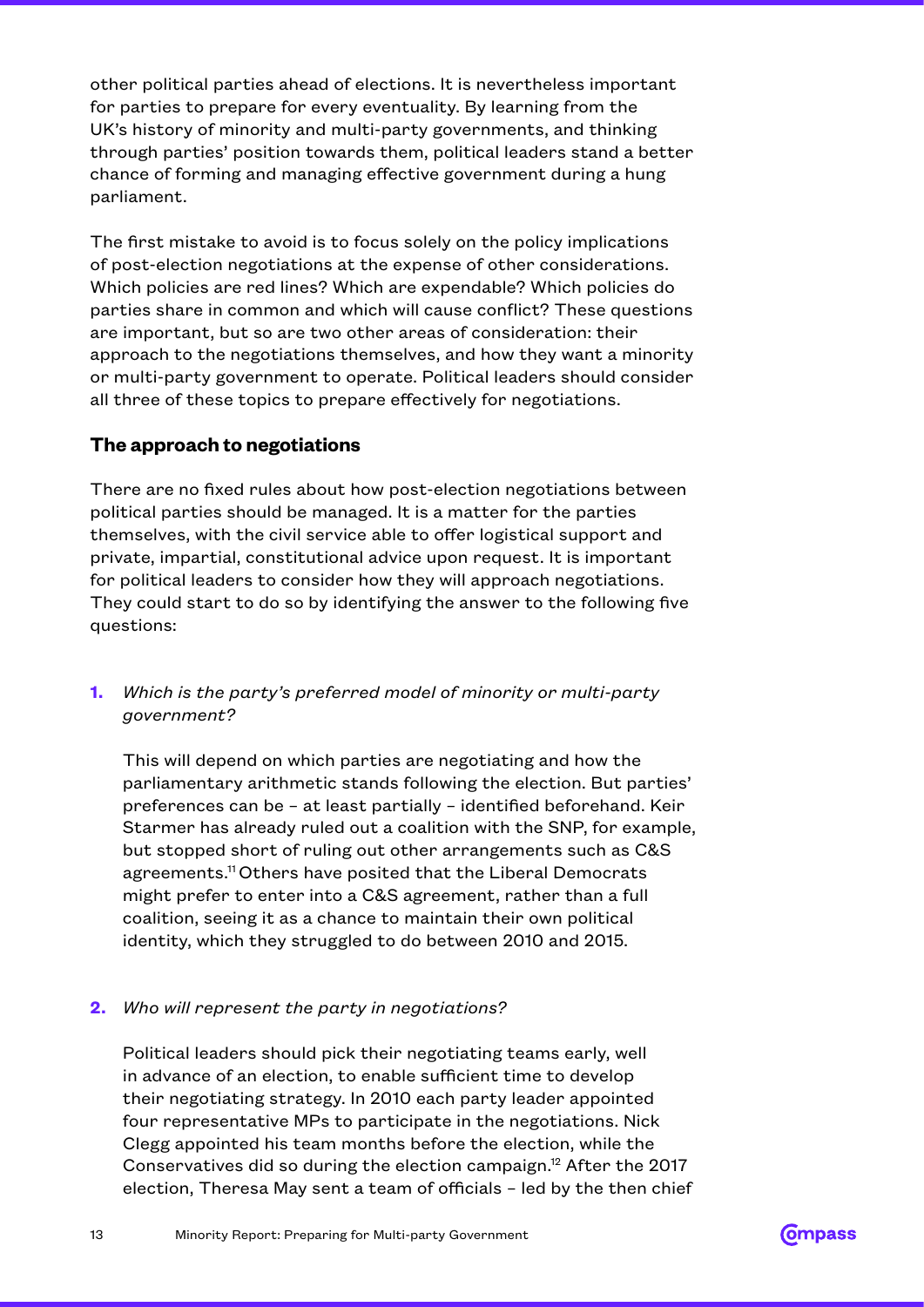whip Gavin Williamson - to Belfast to negotiate with the DUP.<sup>13</sup> She also led personal negotiations with the DUP leader, Arlene Foster.

#### **3.** *Which parties will they negotiate with and in what order?*

Leaders should be clear, at least with themselves and their teams, which parties they are simply unwilling to negotiate with. They should also consider, of the parties they are willing to negotiate with, in which order they will do so. Before the 2010 election Nick Clegg said that the Liberal Democrats would negotiate first with the party that had the most seats and largest vote share in the House.14 But this does not reflect an established rule and it should not be assumed this will happen again. It is conceivable, for instance, that parties choose to negotiate first with the party with whom they consider themselves most politically aligned. Leaders should also consider the ordering of negotiations to make an agreement with more than two parties. Preliminary, private negotiations between parties, ahead of elections, could help to clarify the position of each party towards this ordering.

#### **4.** *What sort of support will the party want from the civil service?*

The civil service may have contact with opposition parties in the run-up to elections to discuss the parties' plans for government and their approaches to negotiations, should Parliament return without a majority. They can only do so once the prime minister authorises this contact. This can be months in advance of long-scheduled elections, or it can be at the start of a campaign ahead of a snap general election, such as those in 2017 and 2019. In the negotiations themselves, the civil service's role is limited to logistical support (such as providing venues) and impartial, confidential advice on the constitution. In 2010, each negotiating party was allocated one senior civil servant with whom they could liaise to organise the support they required.<sup>15</sup> The parties used this support to varying extents. Political leaders should consider what they will want from the civil service, including any questions they would like to ask senior civil servants about the process, once contact is authorised by the prime minister.

#### **5.** *How will internal party approval be required for a proposed deal?*

Parties have different processes for internal approval before confirming a proposed deal to form or support a minority or multiparty government. The Liberal Democrats require two-thirds support for any deal from a special conference of members.<sup>16</sup> Labour must consult the National Executive Committee and Parliamentary Labour Party. On the other hand, the Conservative leaders seem free to agree deals without formal, internal consent.<sup>17</sup> Leaders should be clear about the processes they will have to – or wish to – follow and the implications these will have for negotiations.

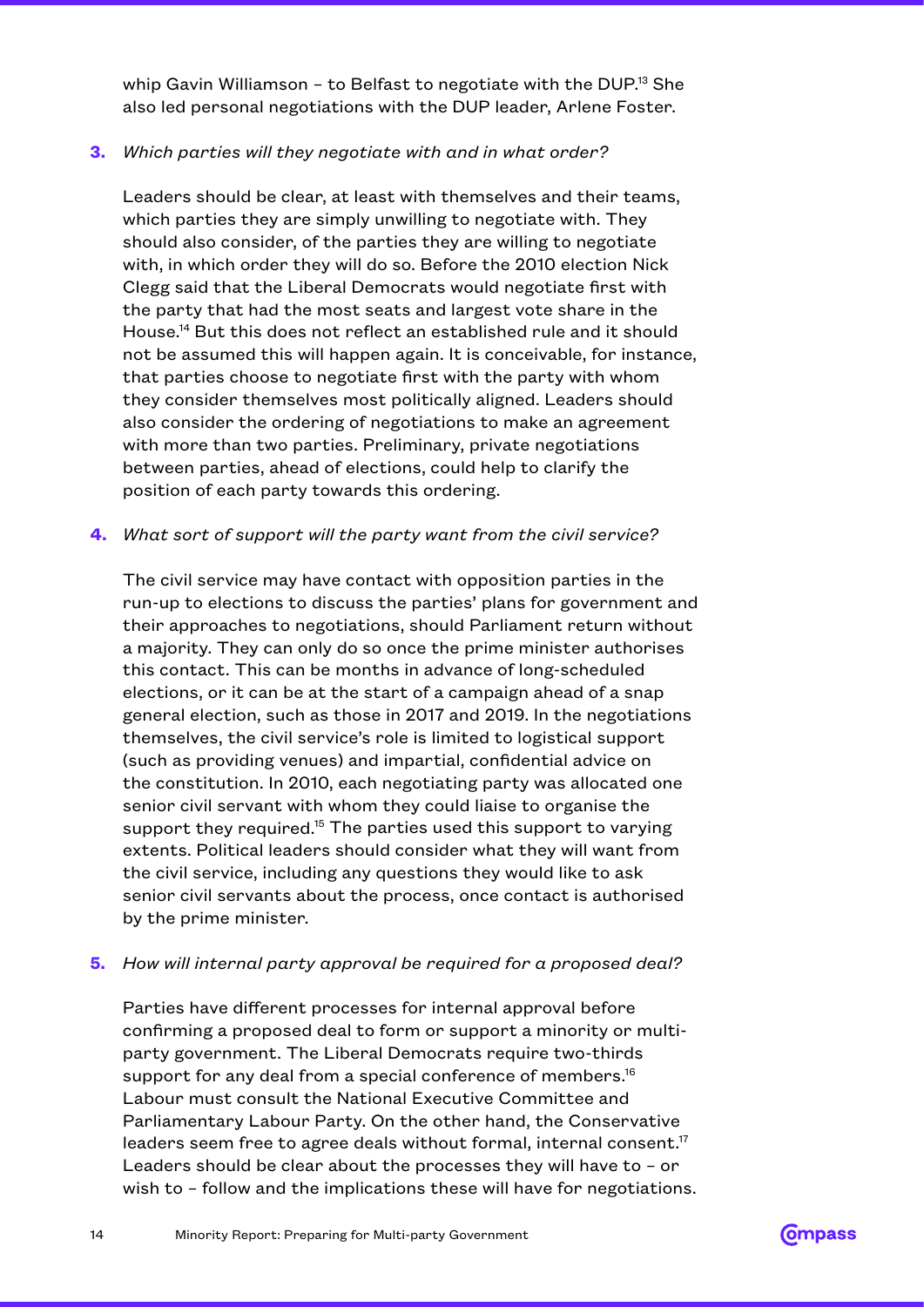<span id="page-14-0"></span>If they intend to change those processes, they should do this ahead of any potential election.

#### **The mechanics of government**

Learning from recent examples, smaller parties in coalitions and C&S agreements often regret how the arrangements were managed at least as much as, if not more than, policy compromises they made. Nick Clegg has expressed his regret at not securing more civil service support early into his role as Deputy Prime Minister, which left him at a disadvantage as he struggled to keep up with a 'tsunami of paperwork' fuelling the Whitehall machine.<sup>18</sup> Post-mortems of the 2010-15 coalition have also debated the merit of the Liberal Democrat strategy to spread their ministerial posts thinly across Whitehall departments rather than focusing them on a small number of departments where they could 'own' policy more directly. One of the reasons the 1977–78 Lib–Lab Pact failed was the frustration the Liberals felt at the advantage their Labour counterparts had from the full support and advice of the civil service, while they felt treated more like a standard opposition party than as part of government, outside of privileged information flows and lacking policy support.<sup>19</sup>

A subsequent section of this report details the mechanics of government that parties should manage in order to run an effective minority or multi-party government. But political leaders should have a clear idea of how they think these mechanisms of government should be managed before entering into negotiations. And they should ensure any agreement reflects their beliefs, to avoid repeating the mistakes of previous governments.

#### **Policy alignment and compromise**

Central to any negotiation will, of course, be the areas of policy alignment, compromise and conflict between parties. Political leaders should start by assessing their own agenda. Which small number of policies are red lines without which they will not enter into government? Which are expendable? And how is the rest of their agenda prioritised?

Parties should then do the same for the policy agendas of the other parties with whom they are willing to negotiate. Which policies will they insist upon? Where will they be willing to compromise? Which policies are shared between parties? And which of their policies will simply be unacceptable?

It will be extremely difficult to agree to any policy compromises prior to an election, because the negotiating dynamics will be set by the parliamentary arithmetic post-election. But it would still be useful for leaders to start this conversation beforehand. The more red lines, areas of compromise and alignment that are known, even privately,

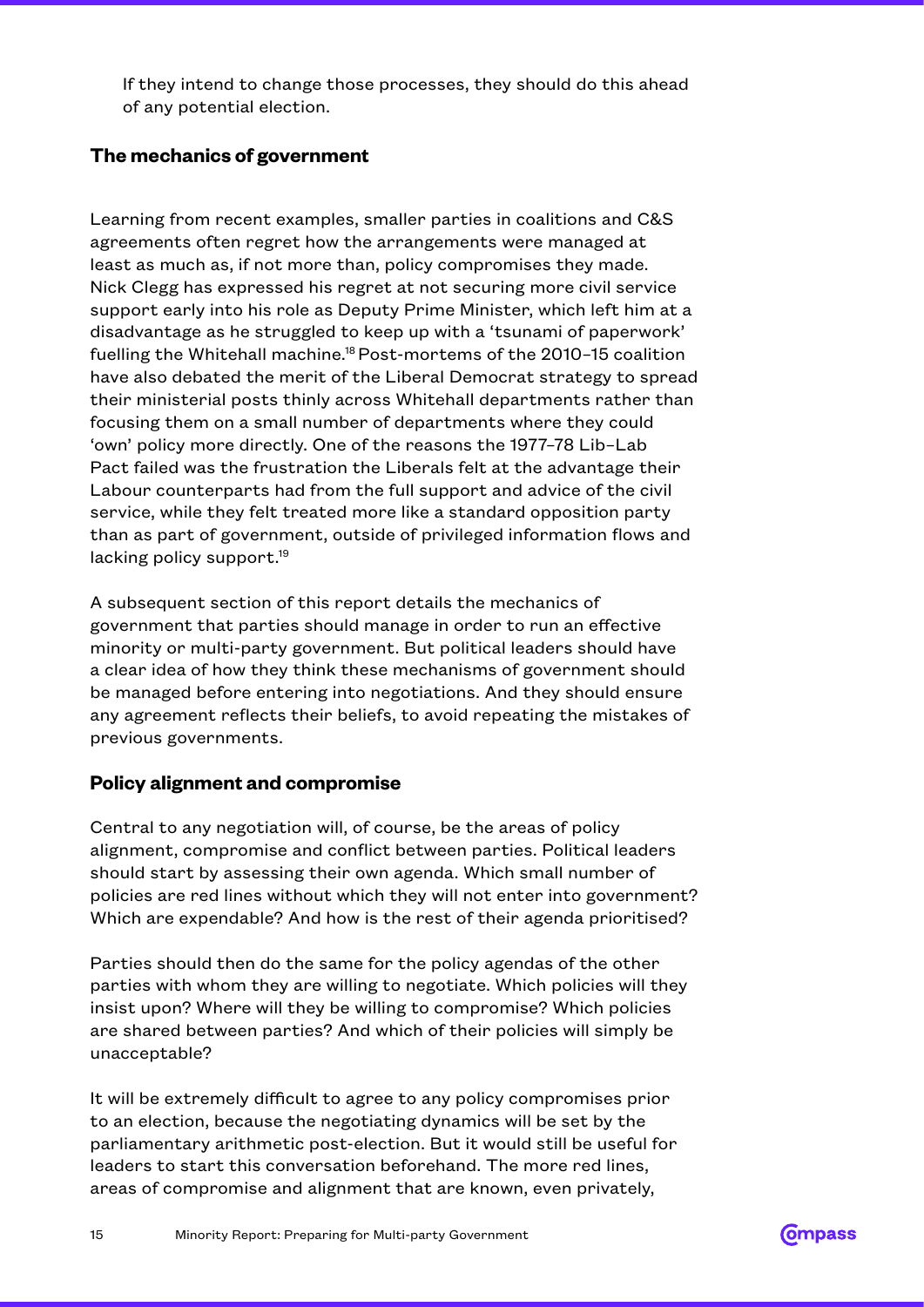<span id="page-15-0"></span>ahead of the intense, rushed negotiation process, the more likely an effective government will be formed.

## **Forming a government**

After preparations are made, the election conducted and a hung parliament is returned, negotiations to form the next government commence. The UK's history of these negotiations demonstrates five crucial insights political leaders should bear in mind.

#### **There are no rules**

As noted above, parties are free to negotiate with whomever they want, however they want, in whatever order they want. The civil service can provide logistical support and confidential, constitutional advice. If parties desire, they can facilitate negotiations, but this is not an expectation.

This means negotiations can stray away from policies and government posts to cover anything parties think important. In 2010 the Liberal Democrats made it clear they would only start formal negotiations with Labour once Gordon Brown announced his intention to resign as prime minister and Labour leader.<sup>20</sup> In 2017 Theresa May's negotiations with the DUP focused not just on policy, but also on direct funding from the UK government to the Northern Ireland Executive, outside of the normal devolved funding arrangements under the Barnett Formula.<sup>21</sup>

The flexibility of negotiations makes preparations by political parties before elections even more important, as they can identify the most effective negotiating strategy and attempt to predict the manoeuvres of other parties.

#### **There will be pressure to reach an agreement quickly**

Professor Robert Hazell has described the UK's 'removal van attitude' towards government formation after elections.<sup>22</sup> Unlike many other countries, there is an expectation in the UK – at least in the media – that a government will be formed immediately after an election.

This is particularly striking when negotiations are required to form a minority or multi-party government. For example, in 2017 negotiations took over 150 days to form a German coalition and 200 days in the Netherlands. In comparison, after the 2010 election in the UK the broad agreement of the Conservative–Liberal Democrat coalition was reached in just five days, while the full agreement was complete one week after the government was formed.23 Even then, the *Sun*'s headline two days after the election described Brown as a 'squatter holed up in No 10'.

It is important that political leaders remember there is no absolute requirement to reach an agreement rapidly after an election, despite

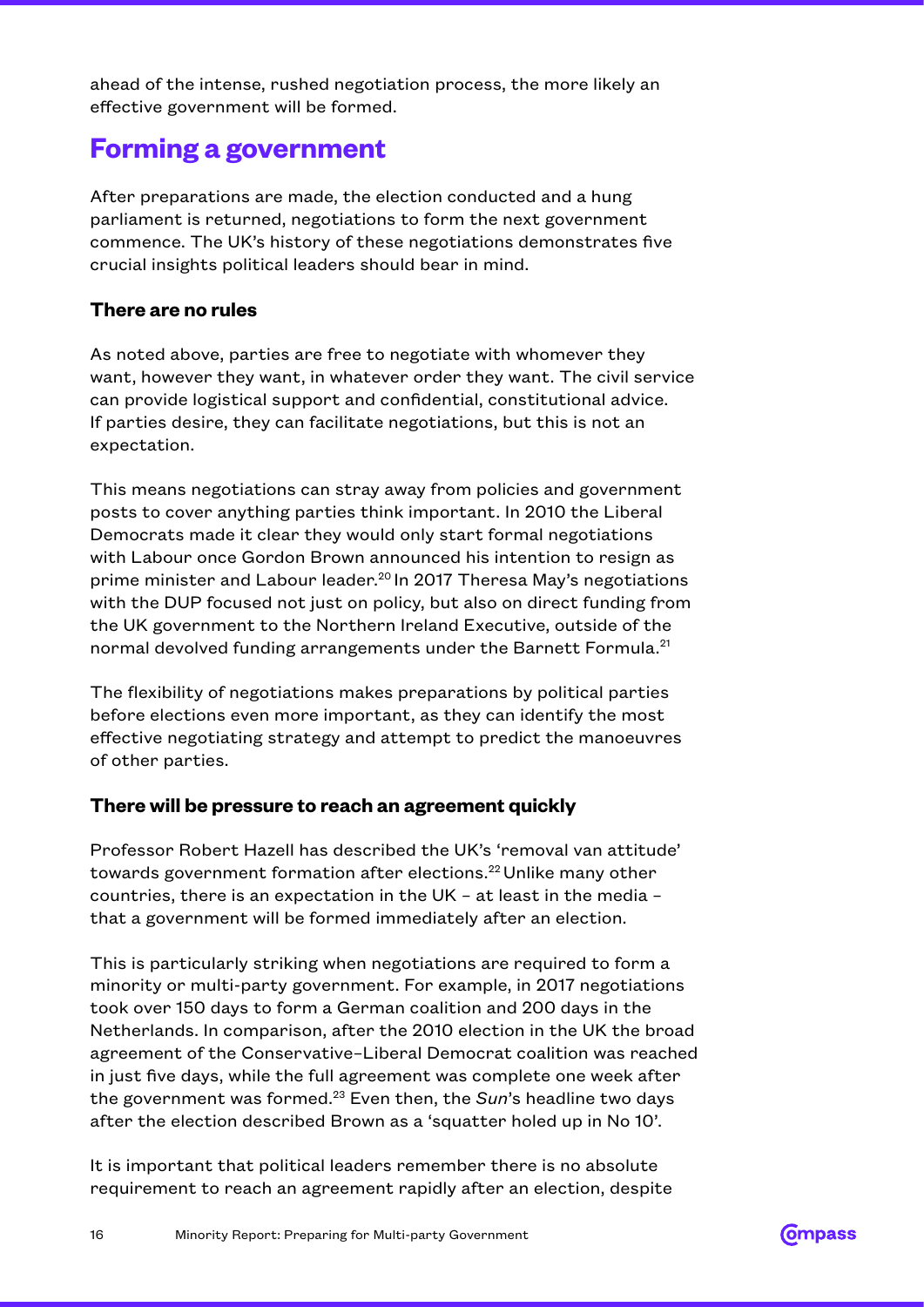<span id="page-16-0"></span>the pressure that will be applied by media coverage. The Queen's Speech at the start of the parliamentary session can be delayed if more time is required to finalise an agreement, as happened in 2017 to conclude negotiations between the Conservatives and the DUP.<sup>24</sup> Leaders should ensure they take the time to make any future agreements comprehensively – even if an in-principle agreement is struck quickly, to enable a change of government, before a more comprehensive agreement is made.

#### **The prime minister can resign as soon as it is clear they will not command the confidence of the House**

Ahead of the 2010 election civil servants preparing for a hung Parliament stressed how important it was the prime minister should remain in office until it was clear who his successor would be. What happened in reality changed this precedent. As negotiations progressed, and it became clear that Gordon Brown was highly unlikely to form the next government, it also became clear that it was unreasonable to expect Brown to stay in post until the next government could be formed. It was not in Brown's interest to make negotiations easier for the Conservatives and Liberal Democrats. It is also claimed the Queen was prepared to accept Brown's resignation if he thought he was unable to form a government (even before it was clear exactly what the next government would be).<sup>25</sup>

Political leaders should not assume that the incumbent prime minister will remain in post for the duration of the negotiations. If it is clear they will not form the next government, it will likely be in their interests to resign promptly. For opposition leaders, this makes preliminary, private negotiations before elections even more important. They will not be able to set the timeline for negotiations after an election and might find their freedom to negotiate curtailed by the prime minister resigning before they reach a deal.

#### **The largest party in the Commons will not necessarily form the next government**

When no party enjoys a parliamentary majority, commanding the confidence of the House depends on a party's ability to secure a majority through compromise, concession and negotiation. The closer a party is to a majority, the easier that process should be. But a party's political positioning and willingness to compromise with opponents is extremely important.

Recent history demonstrates the advantage that is held by the largest party in the Commons, and it is true that the largest party usually has the first *attempt* at forming the next government. But leaders should not assume the largest party will always form the next government.

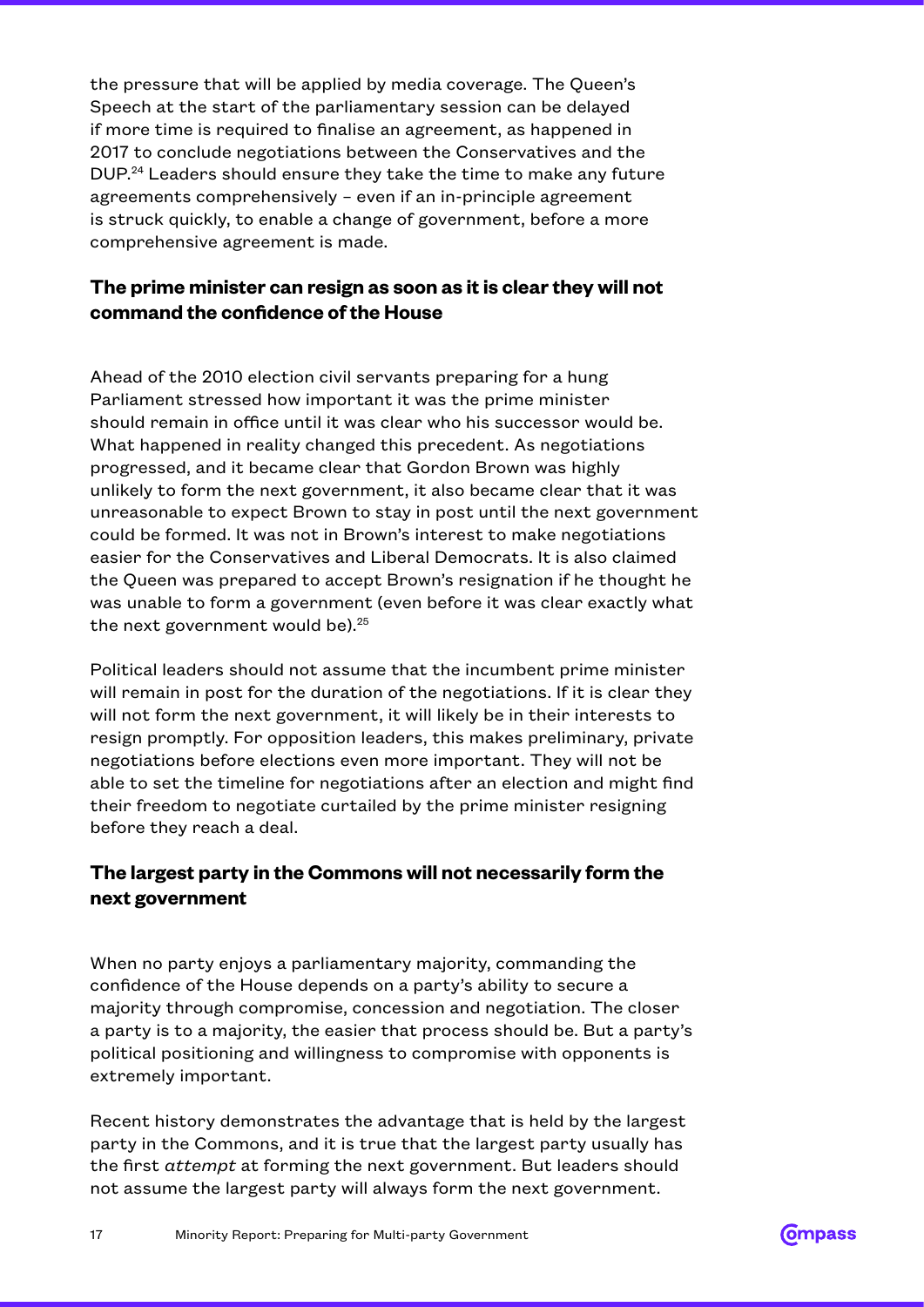<span id="page-17-0"></span>Indeed, an incumbent party that has just lost its majority might find itself suffering with poor political momentum and limited scope for compromise compared to their opponents, even if they remain the largest party. This happened after the December 1923 General Election, when Stanley Baldwin's Conservatives won the most seats but fell short of a majority. Despite being the largest party, Baldwin was unable to command the confidence of the House, and in early 1924 Ramsay MacDonald formed the first Labour government with the support of Herbert Asquith's Liberal Party.<sup>26</sup>

#### **Final agreements can take many forms**

A formal agreement, such as the coalition agreement reached in 2010 or the joint statement by the Conservatives and DUP in 2017, is not strictly necessary to form a minority or multi-party government. The coalition agreement was not complete until one week after the government was formed. And in 2017 it was clear a confidence-andsupply arrangement of some kind would underwrite a Conservative minority government for some time before the final agreement was concluded. The 2017 election also provides precedent that the Queen's speech at the start of the parliamentary term can be delayed to provide time for the new government to finalise its policy agenda.

This means that political leaders have every incentive to slow down the process of forming the final, formal agreement to ensure it covers every aspect of the government's agenda and operations the parties consider important. Even if an in-principle agreement is reached in a rush, to enable a government to be formed, all would benefit from the subsequent negotiations being conducted in a slower, more comprehensive manner. This would enable political leaders to consider all policy implications, but it would also allow them to agree the detail of how the minority or multi-party government should be managed – what to do with the mechanics of government.

## **The mechanics of government**

Once a coalition is formed or a C&S agreement is reached, the fate of that government depends on how well it is managed, just as much as it depends on the policy compromises agreed.

This can be more complicated for coalitions, because multiple parties entering into government requires the normal Whitehall–Westminster machine to be re-engineered to serve dual power bases within a single administration. But handling the mechanics of government is equally important under C&S agreements, when smaller parties take on an ill-defined position somewhere between opposition and government. During the 1977–78 pact the Liberals felt shut out of decision-making and weak in comparison to their Labour counterparts, who were bolstered by the consistent support of the civil service. During the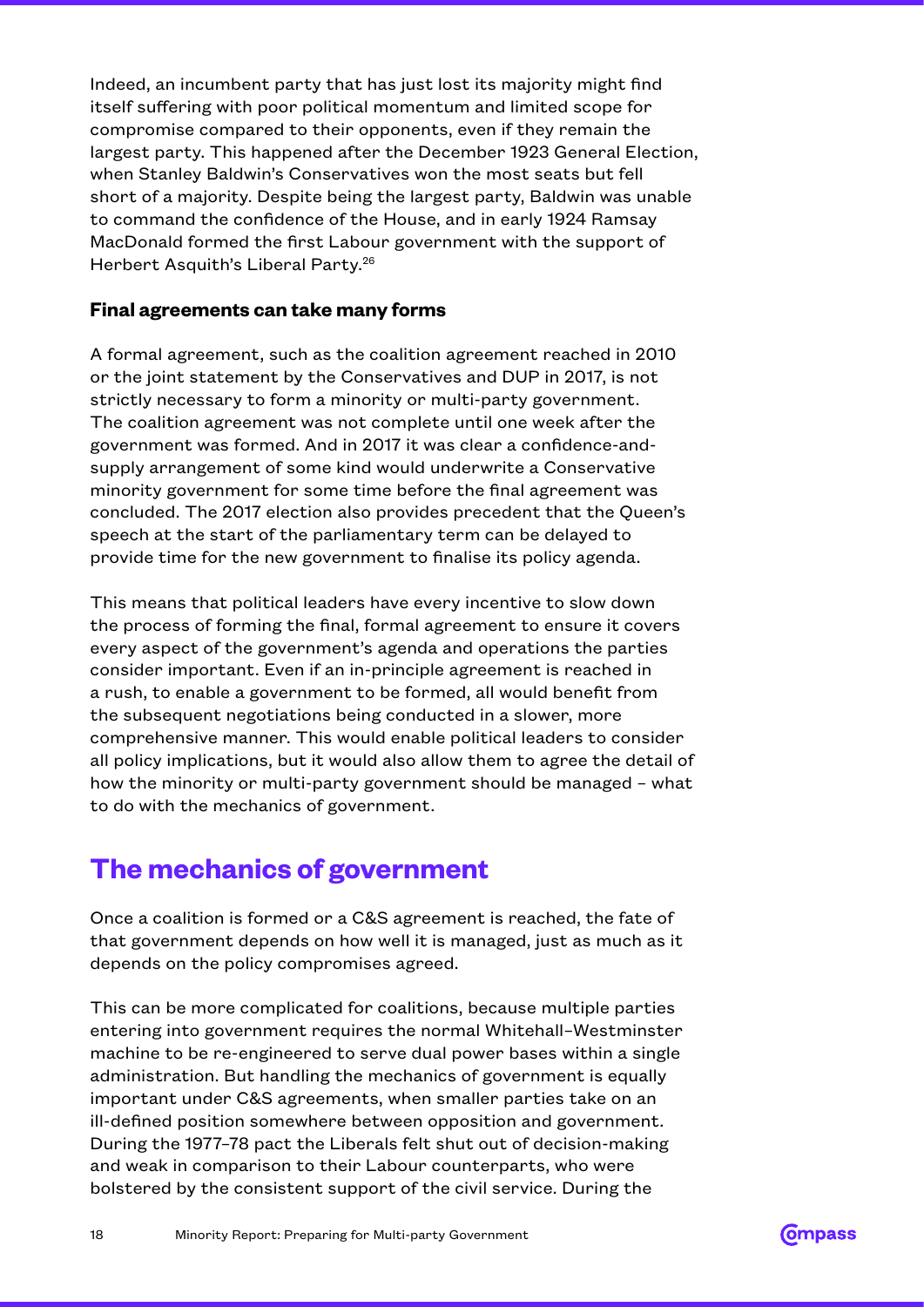<span id="page-18-0"></span>2017–19 C&S agreement the civil service worked through the same tension, not always knowing what information could be shared – and when – with the DUP.

There is no blueprint for running an effective coalition or C&S arrangement. Doing so depends on the political circumstances of the time. But there are some building blocks governments can put in place to increase their chances of success.

#### **Decision making**

Arguably the most important mechanics of government are the arrangements by which decisions will be made and disputes resolved. These should be explicitly described in the coalition or C&S agreement as the government is formed. They should cover cooperation and decision making at various levels of government.

Starting at the top, an effective multi-party government should be underpinned by a small, powerful decision-making forum between the leaderships of all participating political parties. During the 2010–15 coalition this took the form of the regular 'quad' meetings between the prime minister David Cameron, the deputy prime minister Nick Clegg, the chancellor George Osborne, and the chief secretary to the Treasury Danny Alexander. Clegg has reflected that these meetings, as well as his personal relationship with Cameron, formed 'the central nervous system of Whitehall'.<sup>27</sup> This is equally important under C&S agreements, when agreements can be thrashed out and disputes resolved between the parties leaderships inside and outside government.

Both forms of government should be, and have historically been, supported by formal consultative committees of one form or another. Even if these are less influential on a day-to-day basis than the negotiations between the parties' leaderships, such committees allow stakeholders from both parties (including MPs, members of the House of Lords and key advisers) to have their say in negotiations.

Cabinet decision-making should operate as normal, although the government might choose to suspend collective cabinet responsibility for certain issues where the parties diverge significantly, enabling the government to disagree without risking collapse. This was the case regarding the 2011 alternative vote referendum, which allowed cabinet ministers to campaign on different sides of the issue without risking the stability of the coalition.

Decision-making arrangements should also be made at the ministerial level. In coalition, this needs to include how ministers from different parties within the same department work together. But even under C&S agreements, ministers should know how they are expected to engage their opposite numbers from smaller parties to enable input into the policymaking process.

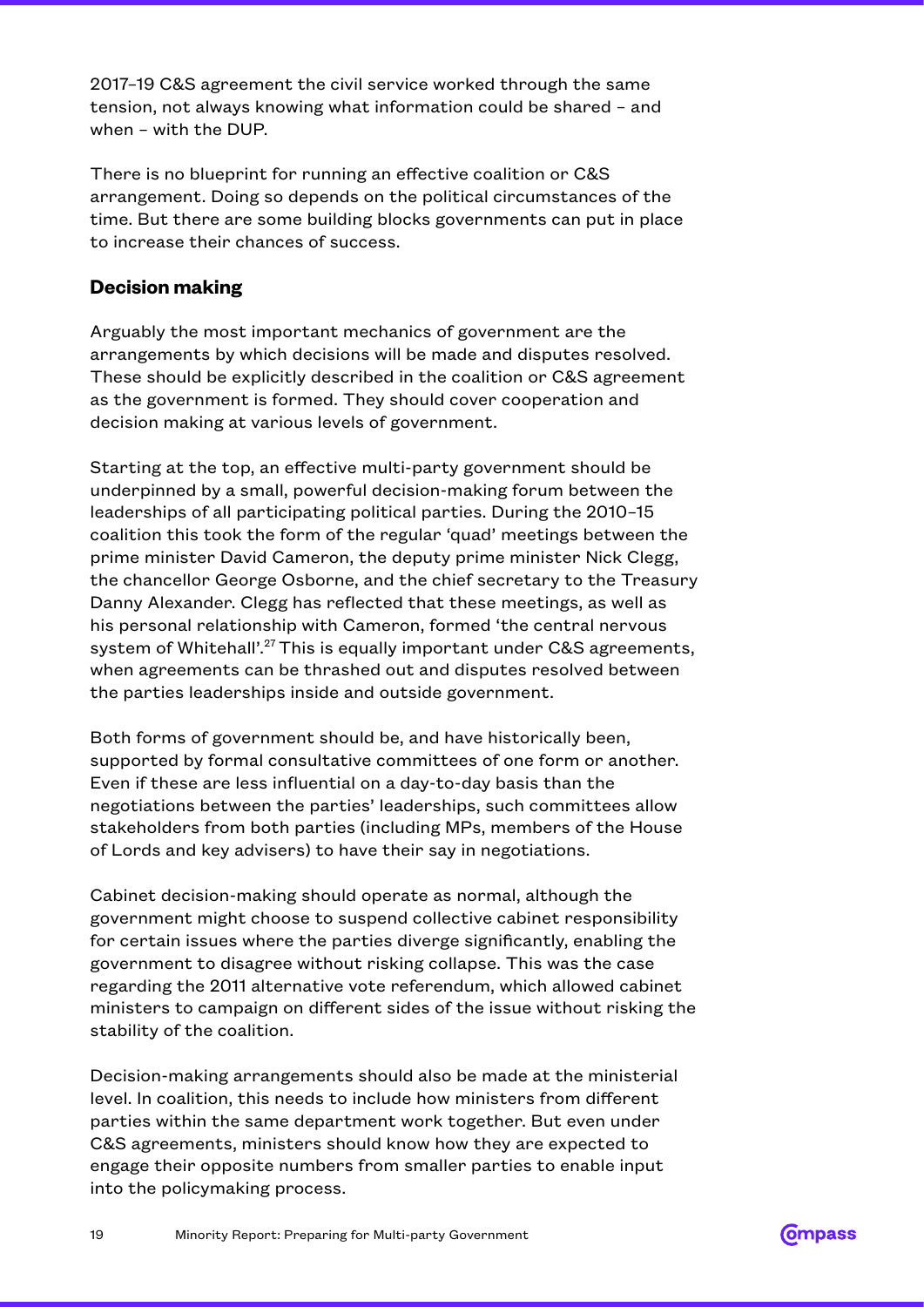<span id="page-19-0"></span>Critically, all these arrangements should include an understanding of how the government can change its mind. The 2010–15 coalition found itself operating with increasingly little room for manoeuvre as the Parliament progressed. It proved difficult to deviate from the strict lines of the coalition agreement agreed back in 2010, even when circumstances changed. It is therefore important that political leaders include a change-control mechanism within the agreed governance, to give the government the flexibility it will inevitably need.

One further consideration for parties entering into a C&S agreement is the process through which policy is formed before it reaches Parliament. A smaller party, outside government, should expect a privileged position in this process compared to other opposition parties. They should have access to information ahead of other parties, and a well-defined say in the process well ahead of legislation, at least on particular policy areas.

#### **The civil service**

The civil service exists to support the effective administration of government. Under coalition or C&S agreements this includes support to the smaller parties to ensure that relations between each party remain productive.

Clegg's reflections from his time as deputy prime minister demonstrate the importance of the civil service providing adequate support to the leadership of smaller parties. Even if that support is unlikely to rival the apparatus the prime minister has via No 10 Downing St and the Cabinet Office, a more substantial base of power will enable the leaders of smaller parties to negotiate more effectively with their counterparts in bigger parties. This could increase the government's lifespan in the long-term by avoiding too many political defeats for one side.

The role of the civil service is important in C&S agreements, as well as in coalition governments. Smaller parties entering into a C&S agreement should secure privileged access to information and policy advice from the civil service beyond that available to other opposition parties. Even though they are not truly 'in government', such support will prove influential in maintaining a stable minority government and should therefore be seen as within the civil service's remit and a priority for the prime minister. The exact form that support should take is up to negotiating parties to decide in consultation with the head of the civil service, but it would be sensible to consider the 'manpower' smaller parties can draw on across different policy areas.

#### **Government communications**

Government communications are a powerful mechanism at the disposal of governing parties. Downing Street press conferences

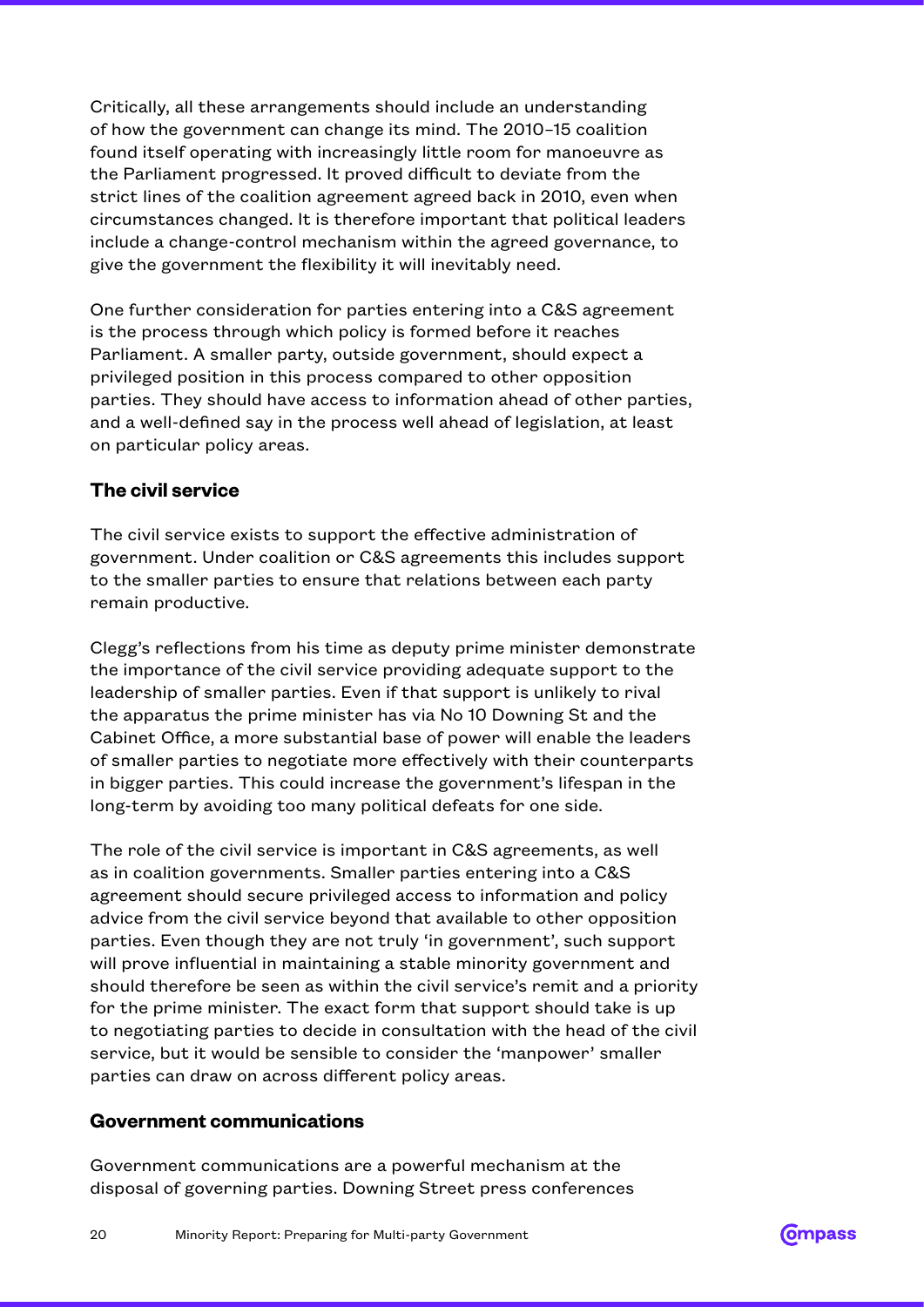<span id="page-20-0"></span>and announcements in Parliament are agenda-setting tools, not to mention the large apparatus and human resources of the Government Communication Service in the Cabinet Office and the well-resourced communications teams in each Whitehall department.

Smaller parties in coalition and in C&S agreements risk losing their own identities under the influence of larger governing parties with a stronger hold on the mechanics of communication. All sides of future agreements should agree how government communication will be used to support both parties and mitigate the established political risks of multi-party government. Will the representatives of smaller parties be given policy announcements to make on particular issues? What role will representatives have in Parliament? How will the Government Communication Service's campaigns be decided to balance the priorities of each party? These are questions which must be answered to effectively manage the public voice of multi-party government.

#### **Everything else**

If political leaders agree how decisions are made, the role of the civil service, and how government communications will be conducted, they will be well on their way to running an effective minority or multi-party government. But they should remember the lesson, noted above, that there are no rules in determining the shape of such a government. All other mechanics of government are equally 'up for grabs'.

For instance, as well as becoming deputy prime minister, Nick Clegg chose to chair the powerful Home Affairs Cabinet Committee to increase his oversight of domestic public policy.28 The coalition also agreed that a Liberal Democrat would chair or act as deputy for every cabinet committee.

Future negotiations could include changes to the structure of departments, the make-up and leadership of parliamentary committees, the apparatus of the centre of government, or the intergovernmental partnerships which govern collaboration between UK, devolved and local government. Parties could demand changes to key processes, such as how the government sets the budget or conducts spending reviews.

Leaders should not assume that C&S agreements will stop short of demanding changes to the mechanics of government or even sharing governmental posts. There is nothing to stop smaller parties requesting changes to the way government works or that their representatives are appointed into key ministerial or other positions, even if they are not entering into a formal coalition.

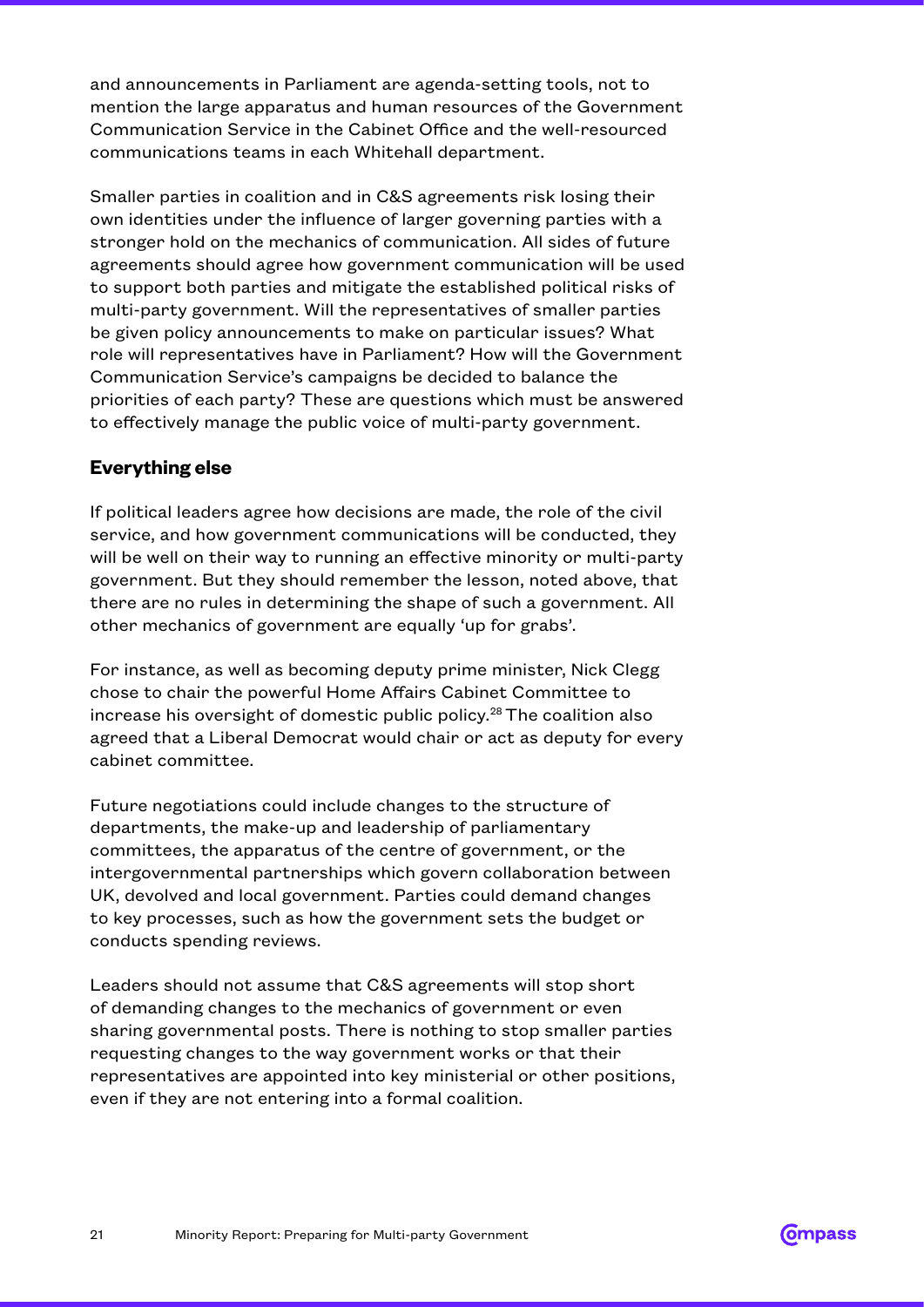## <span id="page-21-0"></span>**Multi-party governance: the view from Germany**

The disadvantages of the UK's single-party governance come into stark relief when compared with neighbouring systems. Germany's voting system regularly returns multi-party coalitions of different stripes. The German public are so used to coalition governments that the cryptic names for the multi-coloured configurations – traffic light, kiwi, Jamaica, tiger-duck – are in common use.

The recent German election has given rise to the formation of a three-way national government, the first in the country's history. Most significantly for UK progressives, after decades of conservative dominance at the national level, the new German government is set to be progressive majority, with the Social Democrats (SPD) taking up the chancellor's office and the Greens and FDP (the Liberals) gaining control of other key departments. So what might progressives in Britain learn from our German neighbours about gaining power with help from others?

#### **Other parties have power**

Firstly, the SPD at the start of this year shared something important with the British Labour Party: they had a huge electoral challenge ahead of them. Coming from behind in the final months of the race, the party surged into poll position at just the right time. As late as June 2021, three months out from polling day, the SPD were languishing in third position on 15%, behind the Greens and the CDU. But in a dramatic turnaround they climbed 10 points in the polls to finish on just over 25%. The effect of this much-better-than-anticipated outcome was that for a long time during the election period, the SPD – used to being one of the two leading parties – was forced to consider its position and gain humility.

While the Greens peaked too early, trading places with the struggling social democrats (finishing on just under 15%, down from a high of 25% back in the summer) their early confidence nevertheless set the scene for their decisive role in the election. The SPD was forced to take the Greens seriously as an electoral force; indeed for a while they looked like its best route into government. And despite falling from the heights of their power, the Greens came away with their best-ever result in a national election, putting them in pole position for the early coalition negotiations.

The third coalition party, the FDP, also charted a slow but steady rise from early polls of 6% up to a comfortable 11.5%, making them the electoral kingmakers alongside the Greens. They polled the best of all parties amongst first time voters, just as the Greens were the biggest hit among young people. This firm electoral footing gave both smaller parties the confidence to do something unprecedented: in a sign of the changing times, the FDP and the Greens entered into conversation

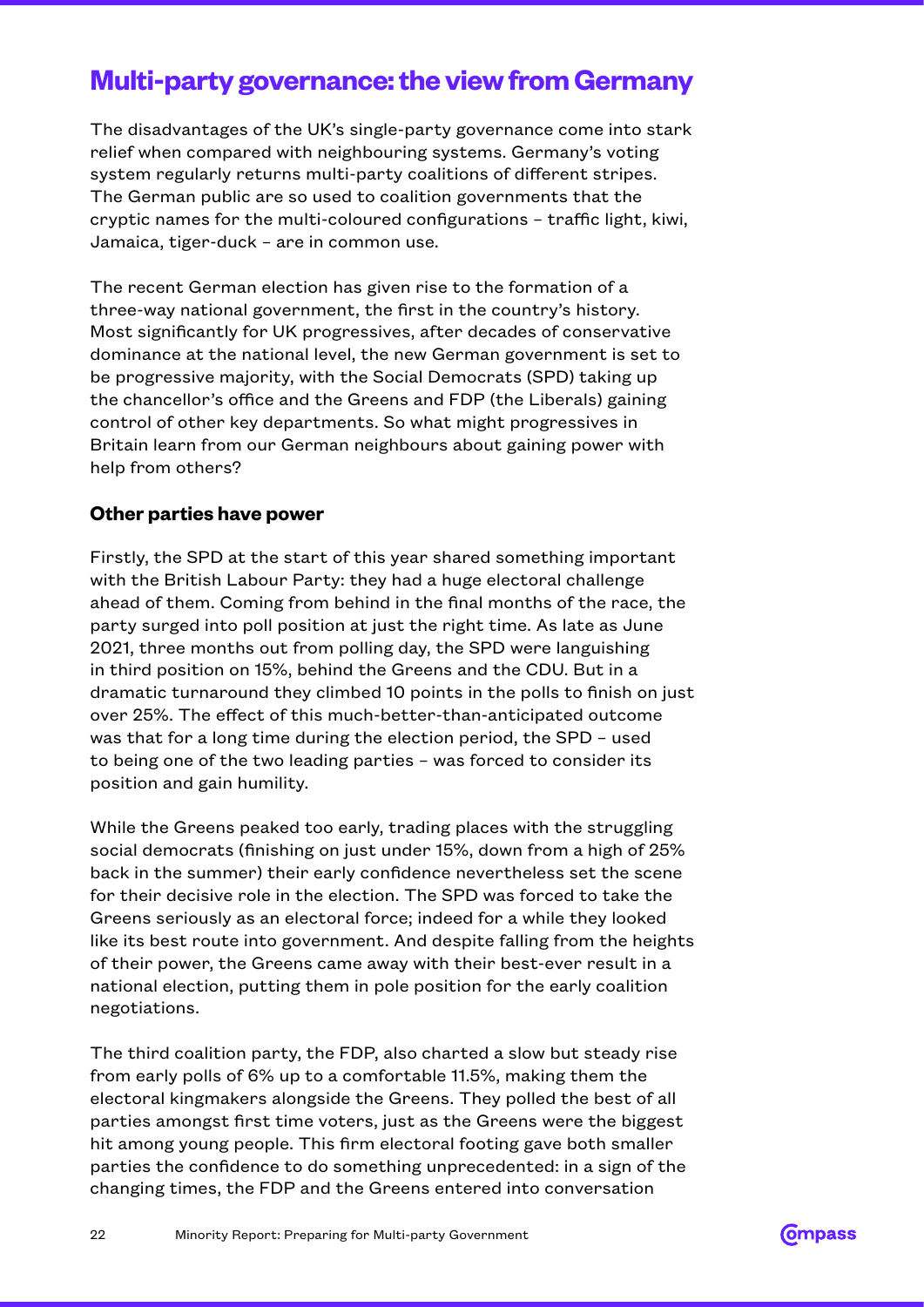<span id="page-22-0"></span>with one another first, before engaging with the SPD. This was seen as pragmatic, allowing the smaller parties to set out their stalls in advance of the three-way melee. But the symbolism escaped no-one. These two smaller parties with very little in common were sending a message that they would no longer be seen as second order.

This provides the first lesson for Labour in the UK: recognise and respect the power of other parties. It is vital if the government is to survive. The SPD and new Chancellor Olaf Scholz must perform a careful balancing act in keeping all three parties on side. The Greens and the FDP will be especially sensitive to any sign of arrogance from the social democrats. Knowing that their share of the vote combined was higher than the SPD should arm them with the assurance – and the arithmetic weight in parliament – to stand their ground. But they too must exercise caution, aware that, while the kingmakers, they are still ultimately reliant on the king.

#### **Internal alliance building**

The second lesson for UK progressives is a simple one: co-operation begins at home. The SPD's late surge has been attributed by some commentators to their consistency. According to them, the SPD didn't win the election, the others (the CDU and the Greens) lost it. This in turn can be traced back to a well-documented political truism: united parties do better. Long-time SPD observers noted that the party presented an unusually united front from the beginning of the campaign, with figures on the left of the party falling in behind Scholz, a known and trusted establishment candidate, having served most recently under Merkel. There were few public conflicts and, with a campaign slogan of 'Respekt', an outward appearance of party coherence.

Internal unity gives the party a firm foundation but it is not easily achieved, as UK progressives know only too well. It may feel to them that a multi-party system would just result in endless negotiation and compromise, first internal, then external. This is challenging for a party used to campaigning with the robustness and certainty incentivised by a first-past-the-post system. Yet whilst the Rubik's cube of multi-party systems might not immediately appeal, UK progressives might want to consider that a proportional system may make it easier for factions to enter into alliances with one another. It is likely that under PR the big blocs of Labour and Conservatives would splinter, at least to some extent, as smaller factions try their luck alone in the new electoral landscape. This has even been attempted under first-past-the-post in recent years – for example with the Brexit Party and Change UK – as the two largest parties struggle to contain all the factions jostling for internal control. The partial disintegration of the major parties might make it easier for distinct ideological groups to have their own space and enter into alliances on the basis of mutual gain. Of course, this would only heighten the need for shrewd and ongoing alliance-building for all parties.

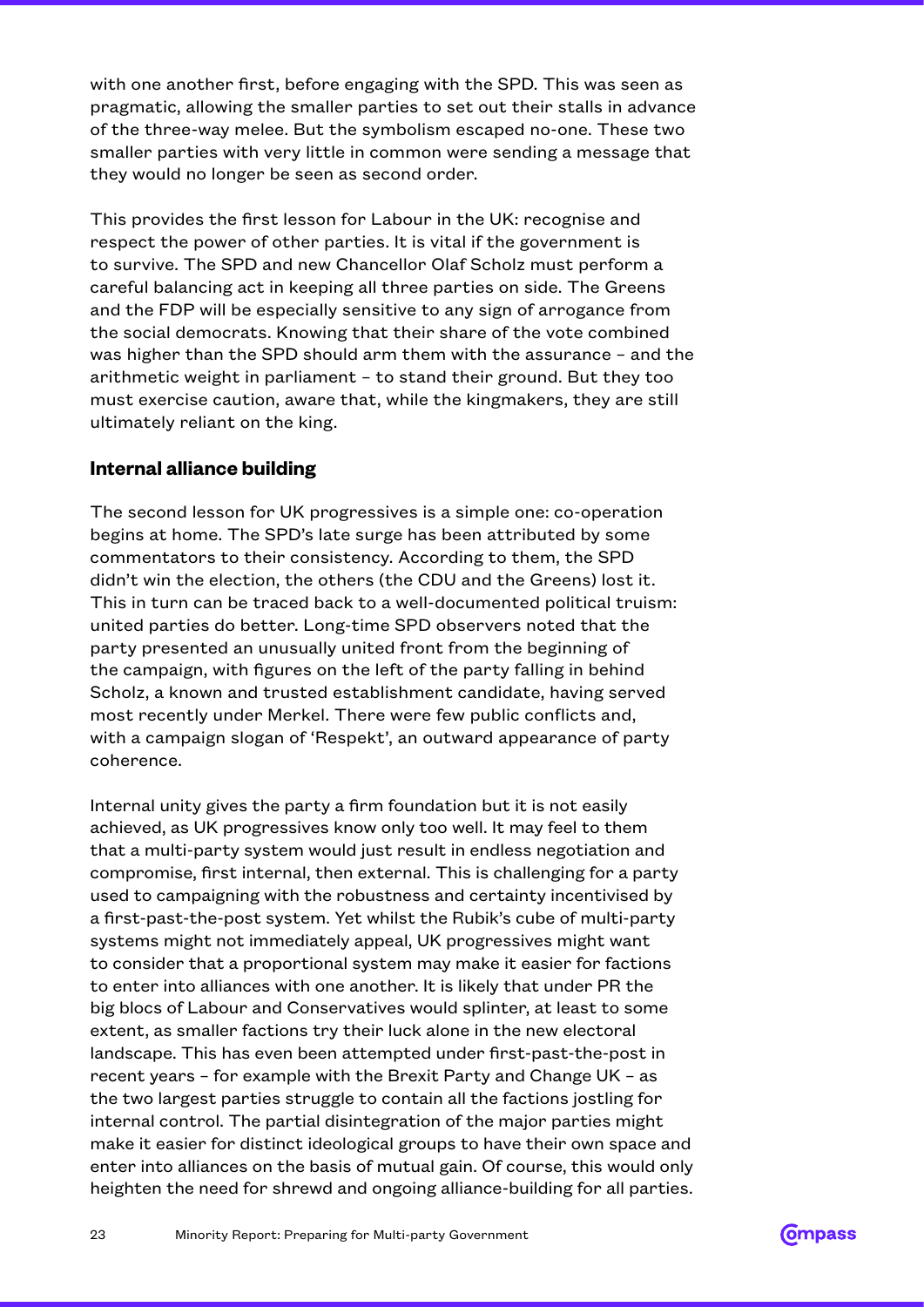#### <span id="page-23-0"></span>**Pluralism in practice**

The final lesson to be drawn from our German counterparts is about the process of negotiation itself. Knowing that a coalition was nigh-on certain from the start meant that all parties kept a firm eye on one another's manifestos and priorities with a view to possible coalition negotiations from the beginning. The delicate dance of the national debates, whereby smaller parties try to differentiate themselves from their larger allies whilst also not alienating them, is engaging political theatre. But it also serves to illustrate a fundamental point about German politics: that pluralism – for good or for ill – cannot be denied, and no one party can entirely disavow others and go it alone. So while the Greens pressed the SPD on their climate pledges and the SPD ramped up their record in government to highlight the Greens' inexperience, both knew that post-election they were hoping to be in conversation about their common ground.

The final coalition agreement is carefully balanced. The new government is keen to emphasise areas of overlap such as commitment to climate policy, economic prosperity and recovery from Covid-19, and has even coined a new slogan to point to its shared agenda: '*Mehr Fortschritt wagen*' ('dare more progress'). Behind the scenes most commentators recognise the hurdles this traffic light coalition confronts: another winter of Covid crisis, with deepening divides among the population about state intervention; a housing crisis; and the complex and urgent challenges of climate action. And yet, for now, the three parties' spokespeople can stand together and represent their country as the new faces of government.

Shoring them up as they do so is the key recognition underwriting all pluralist approaches to government. The crises facing Germany and the world are complex, nuanced and often interconnected. Despite their different traditions and cultures, the traffic lights of red, orange and green have all attempted answers to their political problems. These must now be interwoven into a fabric strong enough to hold the new German government – and German society – together.

While this may seem naive to the negotiators thrashing out the agreements in the early hours, there is hope to be gleaned from the process itself. Democracy is about balancing priorities, shifting power and reaching often precarious compromises. Multi-party systems make this process more visible, more necessary and more valued. As the first three-way German government enters its first rocky weeks, this is an idea that should keep them negotiating and moving forward to make the *'Fortschritt'* of their founding slogan. And for us in the UK, we should reflect on what this grinding process has already achieved. Progressives are in power with a firm basis to govern, a mandate for modernisation and a coalition agreement with radical climate action as its cornerstone. Could it be worth working with others after all?

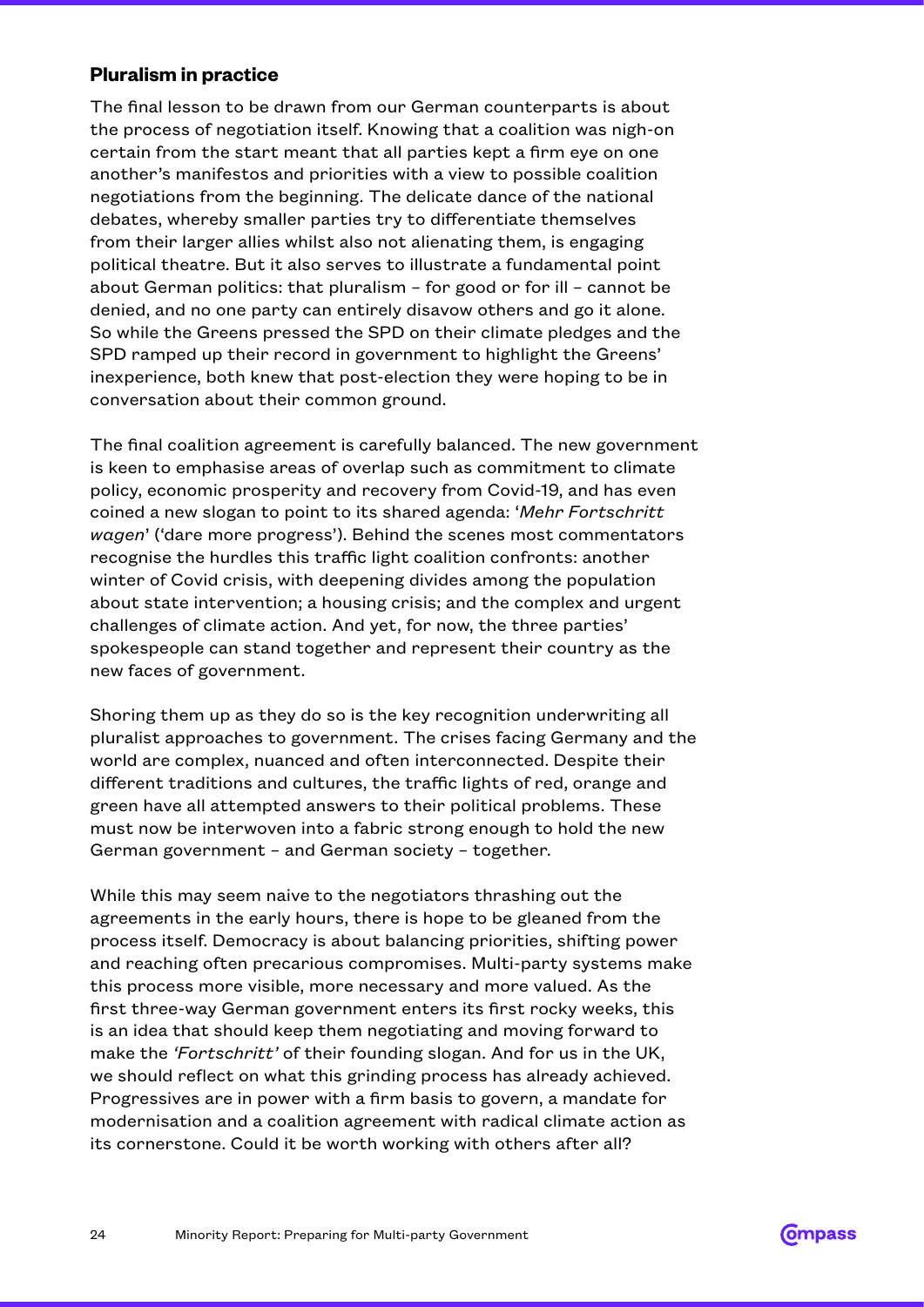## <span id="page-24-0"></span>**Conclusion: lessons in effective multi-party governance**

With multi-party governments looking ever more likely, parties should prepare well in advance to avoid being caught out by a hung parliament. In doing so, they can draw on the lessons of history, which provides four important considerations.

Firstly, leaders should understand that this process is fundamentally uncertain. Multi-party government has historically been the exception, not the rule. As such, unlike some aspects of British governance, there are few rules – and only loose precedents by which they can orientate themselves. This means that all party negotiators must be clear-headed in advance about what they are looking to gain from the process, what their core demands are, and what their approach to negotiations will be.

Secondly, this uncertainty means that preparation for the process should begin as soon as possible, ideally well before the election period. The relative power of parties will largely be determined by parliamentary arithmetic. But those parties that are well-prepared in advance of an election will feel confident about entering into negotiations as soon as a hung parliament is announced. This work covers both internal strategising, as well as external relationship building. While the results of an election cannot be easily predicted, the trust-building that happens between and in the run-up to elections might prove decisive in the aftermath.

Thirdly, these preparations must include not only policy discussions, but also how the negotiations themselves will run – and even how they wish to operate once in power. The process of preparing internally for the possibility of multi-party governance means that parties will feel more united, more agile and more confident in their strategy. This work also presents an opportunity to manage the expectations of all stakeholders in the party – potential MPs, party officials and party members – so they are not blindsided when the coalition agreements are announced. Thinking through the approach to government – the need for compromise, concession and conciliation – might also help parties be more thoughtful when making promises at elections.

Finally, there is the sensitive question of public expectations. Since our political culture still assumes single-party governance, much of this preparation – working out different party constellations, conversations about compromise, trade-offs and red lines – is counter-cultural. And yet the political turmoil of the last few years has made multi-party governance an increasingly likely prospect, indeed more reflective of the public mood.

Parties are therefore faced with a choice: they can continue to talk

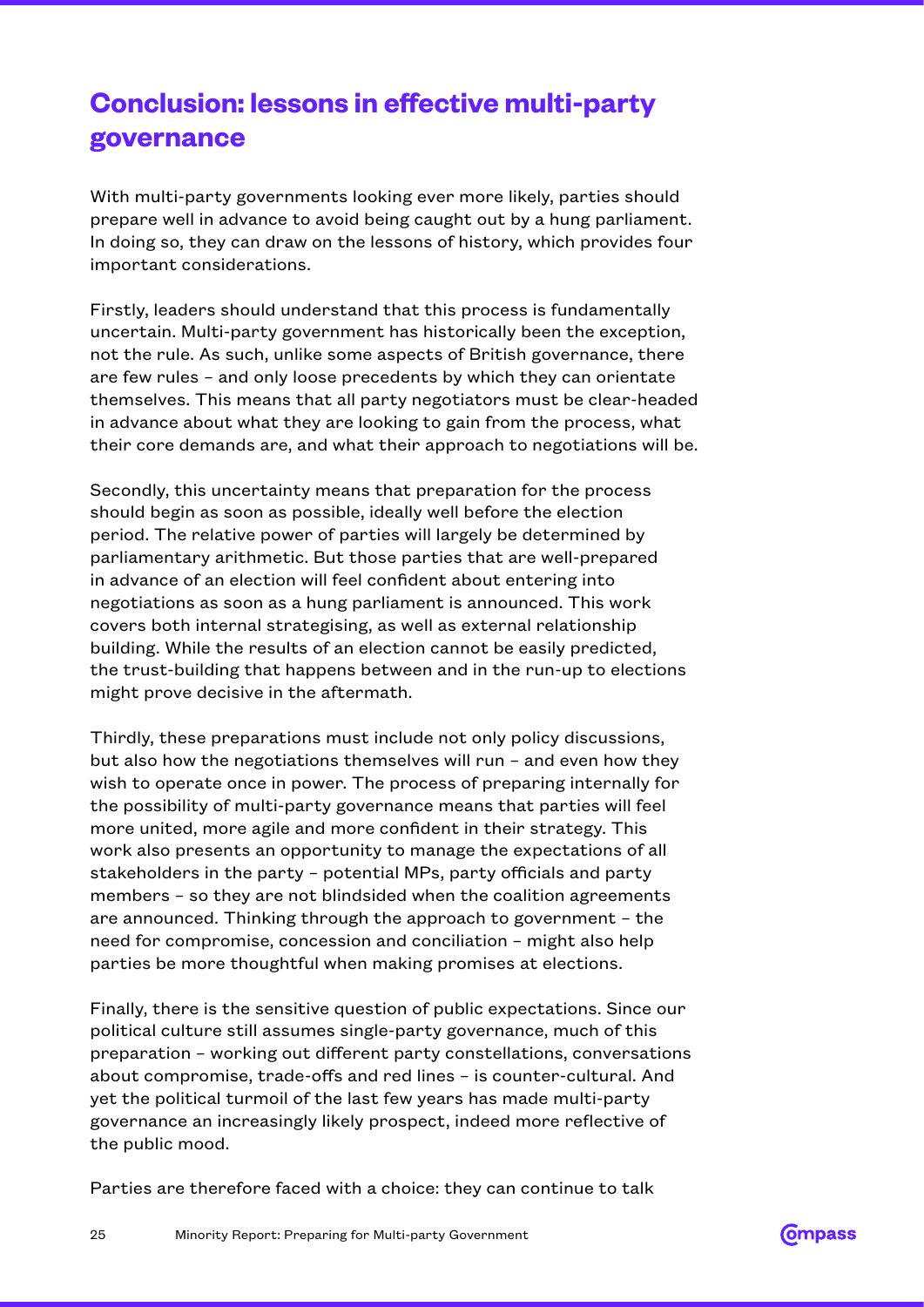the language of first-past-the-post and create manifestos with a view to parliamentary majorities. Or they can choose to face current realities square-on – and seek to make a virtue of them. Particularly for opposition parties, for whom coalitions present the most viable path to power, denying this electoral fact makes them look in denial.

For Labour most of all, there is a real challenge to be faced. If they continue to talk of majorities strong enough to carry out their political mission, they risk looking out of touch – even delusional. They cannot hide from the massive electoral battle they are facing – and everyone can see the numbers. The Tories will always try to stick Labour with the 'coalition of chaos' line, because they know that reaching out to other parties is Labour's only credible way of forming the next government. But here Labour could choose to call their bluff. If they can point to the public pluralism, to the effective coalitions of the past and perhaps most importantly the stable, successful multi-party governments of our closest neighbours, from Germany to Finland, Ireland to Sweden – then perhaps they can face these accusations head on.

Progressive parties can point to all that can be achieved when negotiation and discussion are baked into the political process. They can present themselves as mature and modern, against a government whose majority has arguably led to complacency and corruption. It will be a challenge to turn around the culture of majoritarian rule. But if Labour and the other progressive parties can begin to argue proactively in favour of multi-party systems, identifying their clear benefits against single-party rule, they will parry attempts to paint them as weaker and, crucially, begin to shore up the cross-party trust needed to make it a real success. Both electoral reality and the prospect of political power push and pull progressives towards a pluralist system. Do they have the courage to speak up for it?

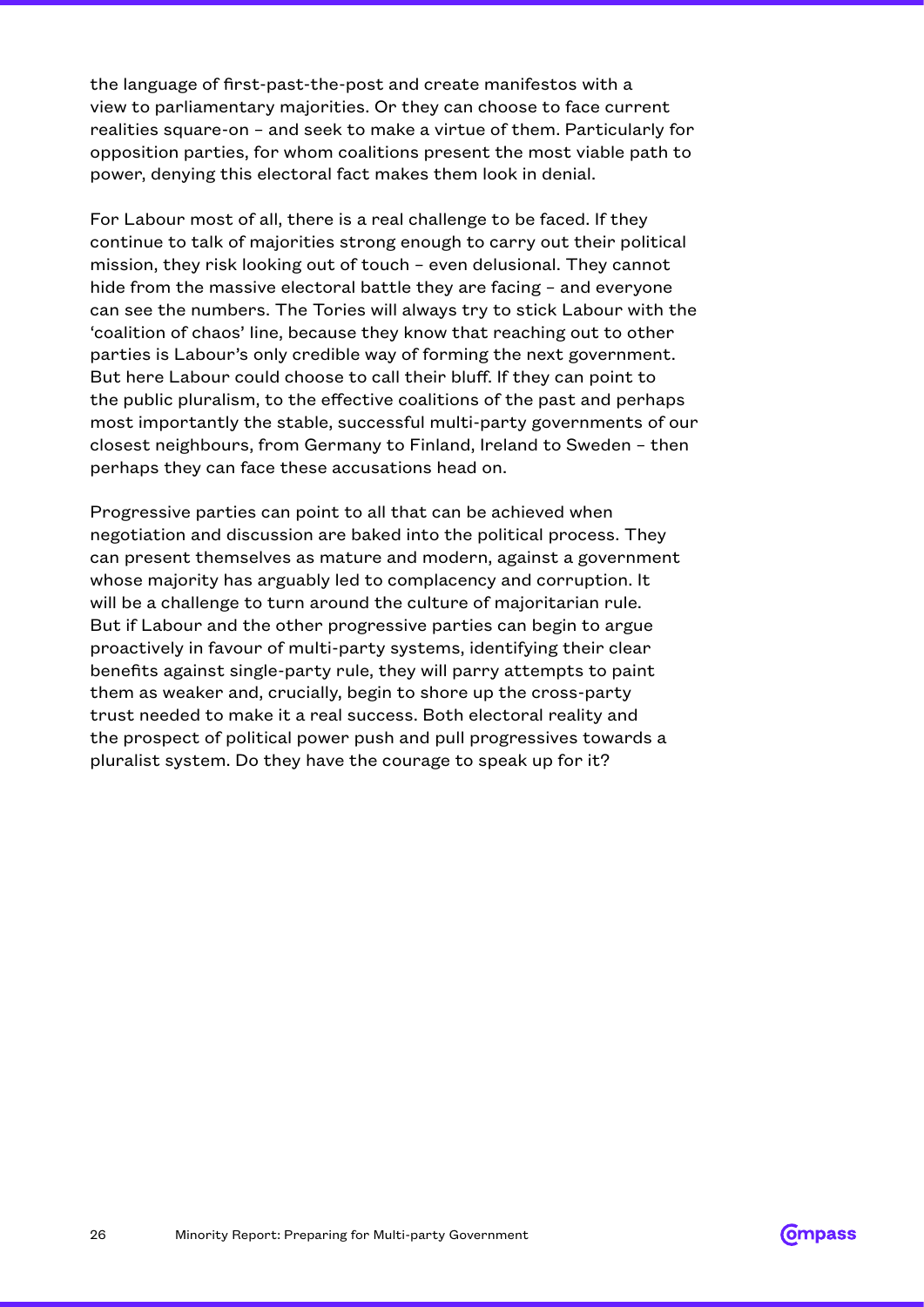## **Endnotes**

1 <https://podcasts.apple.com/us/podcast/election-special-ep-42/id1502390267?i=1000521799844>

2 [https://www.compassonline.org.uk/publications/we-divide-they-conquer-if-labour-struggles-to-win](https://www.compassonline.org.uk/publications/we-divide-they-conquer-if-labour-struggles-to-win-alone-what-is-to-be-done/)[alone-what-is-to-be-done/](https://www.compassonline.org.uk/publications/we-divide-they-conquer-if-labour-struggles-to-win-alone-what-is-to-be-done/)

3 <https://www.gov.uk/government/publications/cabinet-manual>

4 [https://assets.publishing.service.gov.uk/government/uploads/system/uploads/attachment\\_data/](https://assets.publishing.service.gov.uk/government/uploads/system/uploads/attachment_data/file/78977/coalition_programme_for_government.pdf) [file/78977/coalition\\_programme\\_for\\_government.pdf](https://assets.publishing.service.gov.uk/government/uploads/system/uploads/attachment_data/file/78977/coalition_programme_for_government.pdf)

5 <https://www.gov.uk/government/publications/cabinet-manual>

6 [https://www.instituteforgovernment.org.uk/sites/default/files/publications/IfG%20Insight%20Confi](https://www.instituteforgovernment.org.uk/sites/default/files/publications/IfG%20Insight%20Confidence%20and%20Supply%20final.pdf)[dence%20and%20Supply%20final.pdf](https://www.instituteforgovernment.org.uk/sites/default/files/publications/IfG%20Insight%20Confidence%20and%20Supply%20final.pdf)

7 <https://liberalhistory.org.uk/history/joint-statement-on-the-lib-lab-pact-steel-and-callaghan/>

8 [https://www.gov.uk/government/publications/conservative-and-dup-agreement-and-uk-govern](https://www.gov.uk/government/publications/conservative-and-dup-agreement-and-uk-government-financial-support-for-northern-ireland/agreement-between-the-conservative-and-unionist-party-and-the-democratic-unionist-party-on-support-for-the-government-in-parliament)[ment-financial-support-for-northern-ireland/agreement-between-the-conservative-and-unionist-party-and](https://www.gov.uk/government/publications/conservative-and-dup-agreement-and-uk-government-financial-support-for-northern-ireland/agreement-between-the-conservative-and-unionist-party-and-the-democratic-unionist-party-on-support-for-the-government-in-parliament)[the-democratic-unionist-party-on-support-for-the-government-in-parliament](https://www.gov.uk/government/publications/conservative-and-dup-agreement-and-uk-government-financial-support-for-northern-ireland/agreement-between-the-conservative-and-unionist-party-and-the-democratic-unionist-party-on-support-for-the-government-in-parliament)

9 *Ibid*. (C&S agreement)

10 <https://commonslibrary.parliament.uk/confidence-and-supply-northern-irelands-1-billion/>

11 [https://www.heraldscotland.com/politics/19490083.keir-starmer-rules-snp-independence-deal-nico](https://www.heraldscotland.com/politics/19490083.keir-starmer-rules-snp-independence-deal-nicola-sturgeon/)[la-sturgeon/](https://www.heraldscotland.com/politics/19490083.keir-starmer-rules-snp-independence-deal-nicola-sturgeon/)

12 [https://www.instituteforgovernment.org.uk/sites/default/files/publications/coalition-govern](https://www.instituteforgovernment.org.uk/sites/default/files/publications/coalition-government-at-westminster.pdf)[ment-at-westminster.pdf](https://www.instituteforgovernment.org.uk/sites/default/files/publications/coalition-government-at-westminster.pdf)

13 <https://www.itv.com/news/2017-06-10/may-wants-formal-coalition-with-dup>

14 [https://www.instituteforgovernment.org.uk/sites/default/files/publications/coalition-govern](https://www.instituteforgovernment.org.uk/sites/default/files/publications/coalition-government-at-westminster.pdf)[ment-at-westminster.pdf](https://www.instituteforgovernment.org.uk/sites/default/files/publications/coalition-government-at-westminster.pdf)

15 Suzanne Heywood, *What Does Jeremy Think*?, 2021, London: William Collins.

16 [https://d3n8a8pro7vhmx.cloudfront.net/libdems/pages/376/attachments/original/1620659983/The\\_](https://d3n8a8pro7vhmx.cloudfront.net/libdems/pages/376/attachments/original/1620659983/The_Federal_Constitution_%28Apr_2021%29.pdf?1620659983) [Federal\\_Constitution\\_%28Apr\\_2021%29.pdf?1620659983](https://d3n8a8pro7vhmx.cloudfront.net/libdems/pages/376/attachments/original/1620659983/The_Federal_Constitution_%28Apr_2021%29.pdf?1620659983)

17 [https://www.instituteforgovernment.org.uk/sites/default/files/publications/coalition-govern](https://www.instituteforgovernment.org.uk/sites/default/files/publications/coalition-government-at-westminster.pdf)[ment-at-westminster.pdf](https://www.instituteforgovernment.org.uk/sites/default/files/publications/coalition-government-at-westminster.pdf)

18 [https://www.civilserviceworld.com/professions/article/nick-clegg-i-regret-not-asking-for-more-civil](https://www.civilserviceworld.com/professions/article/nick-clegg-i-regret-not-asking-for-more-civil-service-help)[service-help](https://www.civilserviceworld.com/professions/article/nick-clegg-i-regret-not-asking-for-more-civil-service-help)

19 [https://www.instituteforgovernment.org.uk/sites/default/files/publications/IfG%20Insight%20Confi](https://www.instituteforgovernment.org.uk/sites/default/files/publications/IfG%20Insight%20Confidence%20and%20Supply%20final.pdf)[dence%20and%20Supply%20final.pdf](https://www.instituteforgovernment.org.uk/sites/default/files/publications/IfG%20Insight%20Confidence%20and%20Supply%20final.pdf)

20 Suzanne Heywood, *What Does Jeremy Think*?, 2021, London: William Collins.

21 <https://www.bbc.co.uk/news/uk-northern-ireland-38077948>

22 [https://www.parliament.uk/globalassets/documents/lords-committees/constitution/coalitiongovern](https://www.parliament.uk/globalassets/documents/lords-committees/constitution/coalitiongovernment/evidence-volume-constitutional-implications-of-coalition-government-10-dec.pdf)[ment/evidence-volume-constitutional-implications-of-coalition-government-10-dec.pdf](https://www.parliament.uk/globalassets/documents/lords-committees/constitution/coalitiongovernment/evidence-volume-constitutional-implications-of-coalition-government-10-dec.pdf)

23 [https://www.instituteforgovernment.org.uk/sites/default/files/publications/coalition-govern](https://www.instituteforgovernment.org.uk/sites/default/files/publications/coalition-government-at-westminster.pdf)[ment-at-westminster.pdf](https://www.instituteforgovernment.org.uk/sites/default/files/publications/coalition-government-at-westminster.pdf)

24 <https://www.bbc.co.uk/news/uk-politics-40243782>

25 Suzanne Heywood, *What Does Jeremy Think*?, 2021, London: William Collins.

26 <https://www.instituteforgovernment.org.uk/sites/default/files/publications/Making%20minority%20government%20work.pdf>

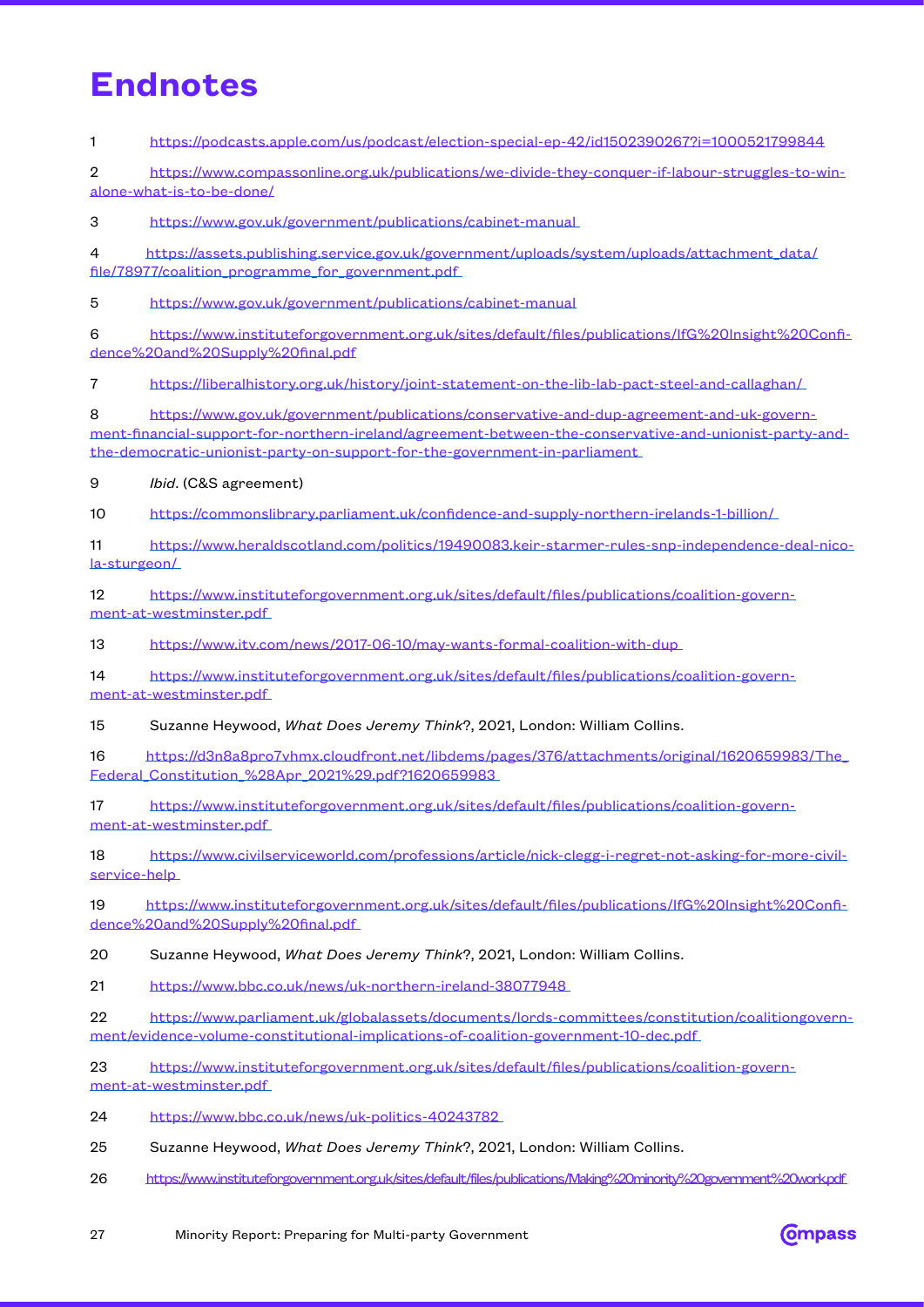27 [https://www.civilserviceworld.com/professions/article/nick-clegg-i-regret-not-](https://www.civilserviceworld.com/professions/article/nick-clegg-i-regret-not-asking-for-more-civil-service-help)

[asking-for-more-civil-service-help](https://www.civilserviceworld.com/professions/article/nick-clegg-i-regret-not-asking-for-more-civil-service-help)

28 [https://www.theguardian.com/politics/2010/may/22/nick-clegg-cabinet-com](https://www.theguardian.com/politics/2010/may/22/nick-clegg-cabinet-committees)[mittees](https://www.theguardian.com/politics/2010/may/22/nick-clegg-cabinet-committees)